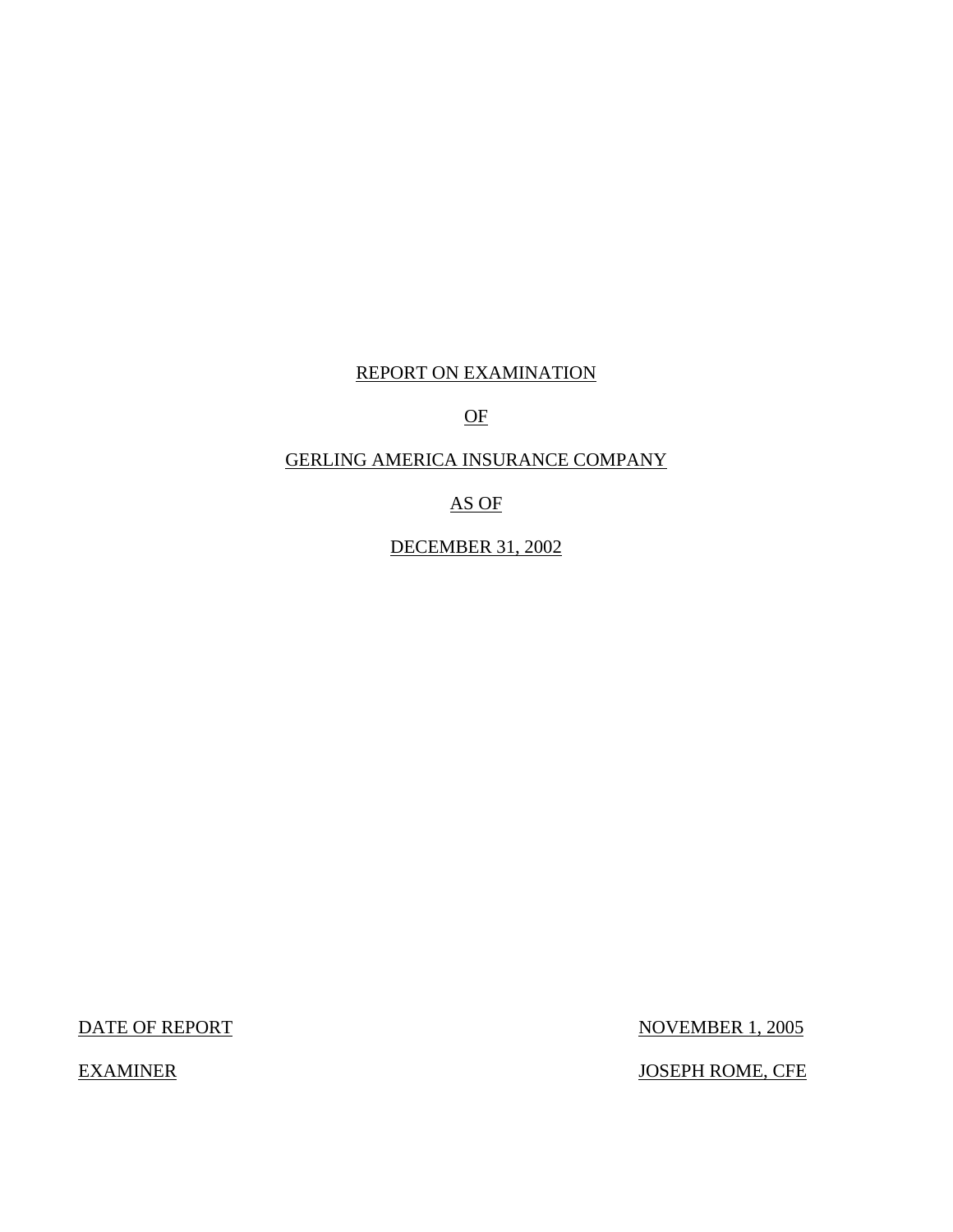# TABLE OF CONTENTS

| ITEM NO. |                                                                       | PAGE NO.                              |
|----------|-----------------------------------------------------------------------|---------------------------------------|
| 1.       | Scope of examination                                                  | $\overline{2}$                        |
| 2.       | Description of Company                                                | 3                                     |
|          | A. Management<br>B. Territory and plan of operation<br>C. Reinsurance | 3<br>$\overline{4}$<br>$\overline{7}$ |
|          | D. Holding company system                                             | 10                                    |
|          | E. Abandoned Property Law                                             | 12                                    |
|          | F. Significant operating ratios                                       | 12                                    |
|          | G. Accounts and records                                               | 13                                    |
| 3.       | <b>Financial statements</b>                                           | 16                                    |
|          | A. Balance sheet                                                      | 16                                    |
|          | B. Underwriting and investment exhibit                                | 18                                    |
|          | C. Capital and surplus account                                        | 19                                    |
| 4.       | Losses and loss adjustment expenses                                   | 19                                    |
| 5.       | Retroactive reinsurance recoverables                                  | 20                                    |
| 6.       | Aggregate write-ins for special surplus funds                         | 20                                    |
| 7.       | Market conduct activities                                             | 20                                    |
| 8.       | Compliance with prior report on examination                           | 21                                    |
| 9.       | Summary of comments and recommendations                               | 22                                    |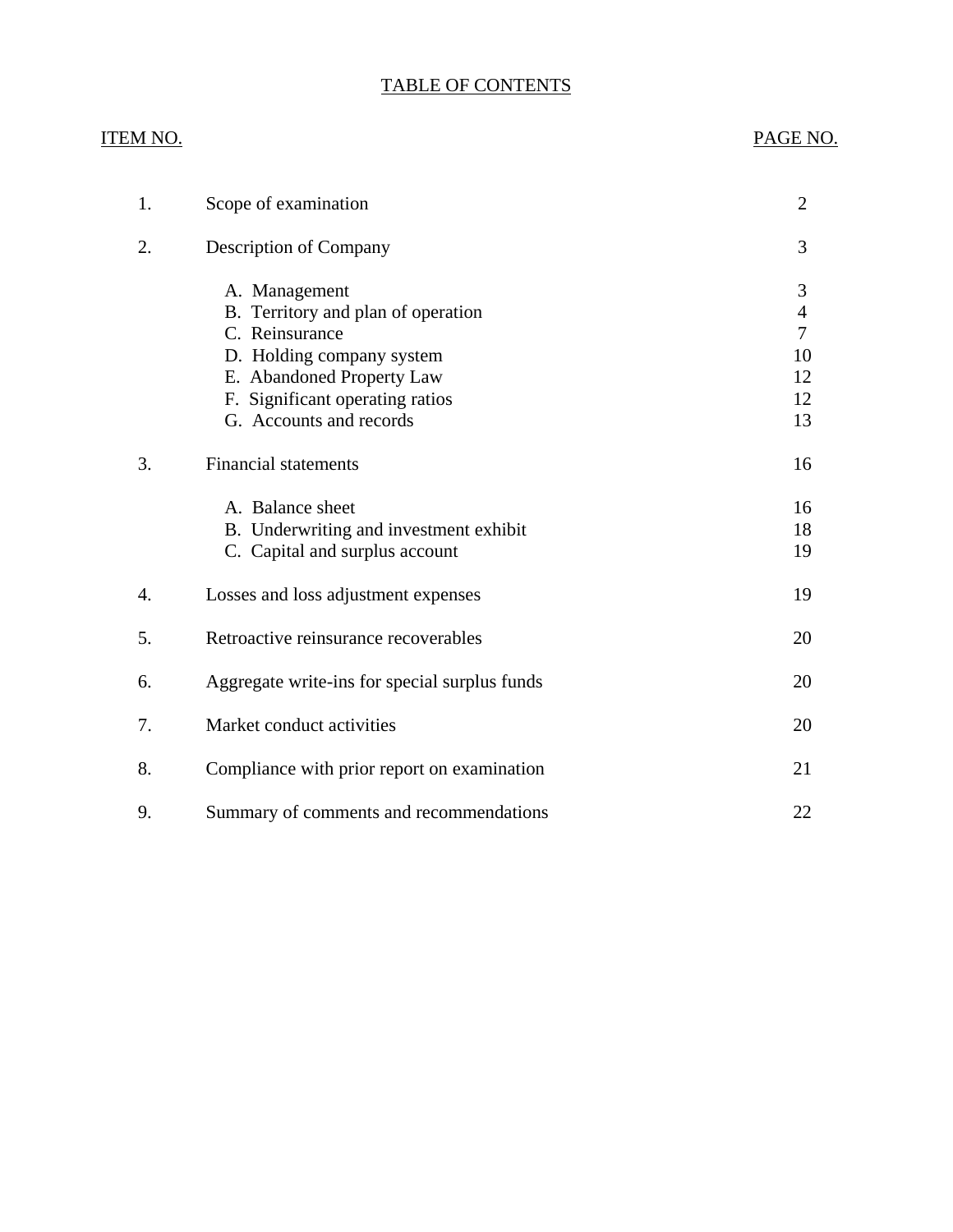

November 1, 2005

Honorable Howard Mills Superintendent of Insurance Albany, New York 12257

Sir:

Pursuant to the requirements of the New York Insurance Law, and in compliance with the instructions contained in Appointment Number 22046 dated April 28, 2003, attached hereto, I have made an examination into the condition and affairs of the Gerling America Insurance Company as of December 31, 2002, and submit the following report thereon.

Wherever the designations "the Company" or "GAIC" appear herein without qualification, they should be understood to indicate Gerling America Insurance Company.

Wherever the designations "Department" appear herein without qualification, it should be understood to mean the New York Insurance Department.

The examination was conducted at the Company's home office located at 717 5th Avenue, New York, New York 10022.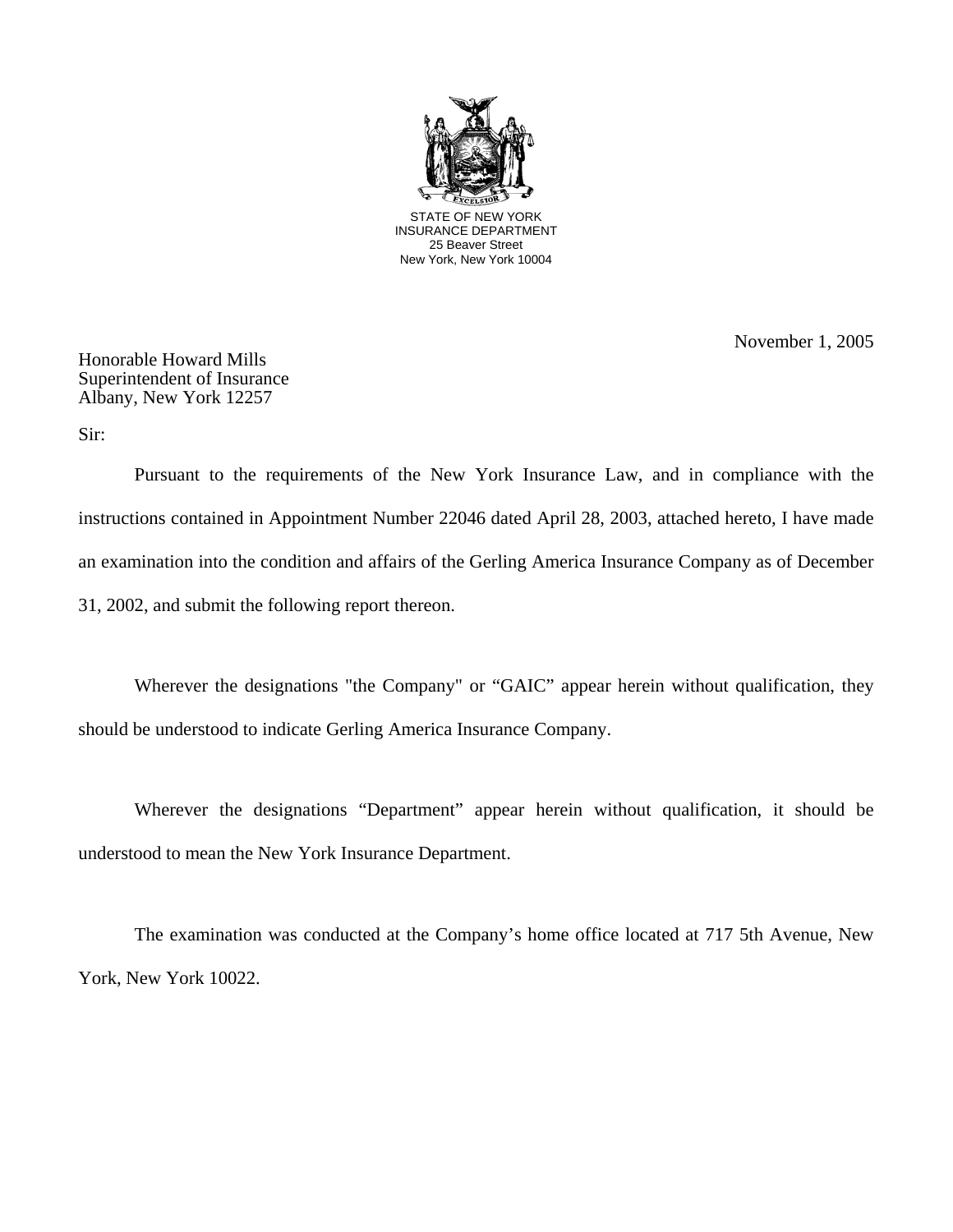#### **1. SCOPE OF EXAMINATION**

<span id="page-3-0"></span>The previous examination was conducted as of December 31, 1998. This examination covered the four-year period from January 1, 1999, through December 31, 2002. Transactions occurring subsequent to this period were reviewed where deemed appropriate by the examiner.

The examination comprised a complete verification of assets and liabilities as of December 31, 2002. The examination included a review of income, disbursements and Company records deemed necessary to accomplish such analysis or verification and utilized, to the extent considered appropriate, work performed by the Company's independent public accountants. A review or audit was also made of the following items as called for in the Examiners Handbook of the National Association of Insurance Commissioners ("NAIC"):

> History of Company Management and control Corporate records Fidelity bond and other insurance Territory and plan of operation Growth of Company Business in force by states Loss experience Reinsurance Accounts and records Financial statements

A review was also made to ascertain what action was taken by the Company with regard to comments and recommendations contained in the prior report on examination.

This report on examination is confined to financial statements and comments on those matters, which involve departures from laws, regulations or rules, or which are deemed to require explanation or description.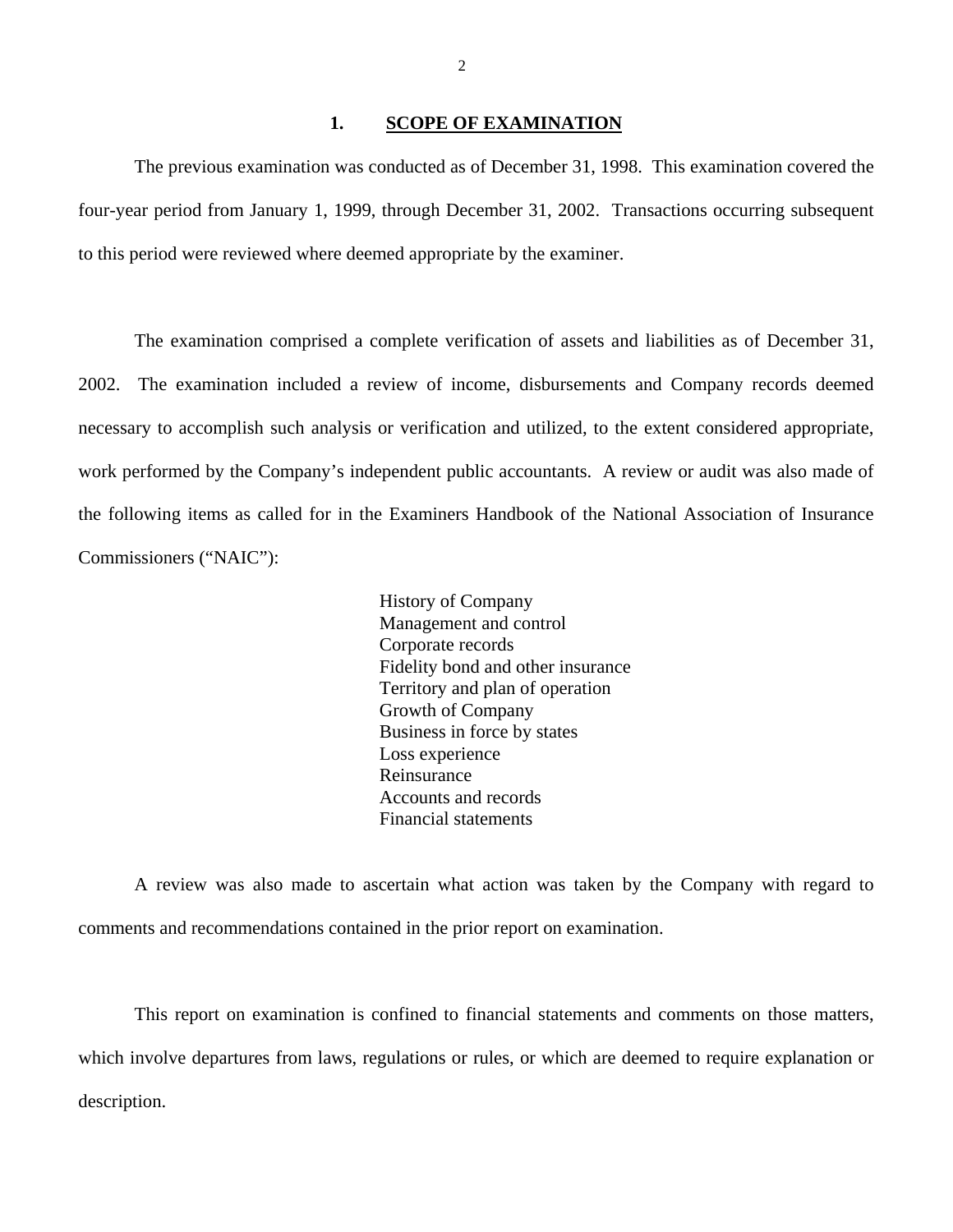## **2. DESCRIPTION OF COMPANY**

<span id="page-4-0"></span>The Company was incorporated under the laws of the State of New York on March 4, 1981 and commenced business on June 24, 1982. Prior to December 30, 1994, 99% of the common stock of the Company was owned by Gerling Global Reinsurance Corporation – United States Branch and 1% owned by Gerling Security Corporation AG (Switzerland). On December 30, 1994, all common stock held by the United States Branch were sold to Gerling-Konzern Allgemeine Versicherungs AG ("GKA"), an affiliate located in Cologne, Germany. On June 30, 1995, Gerling Security Corporation sold its 1% share to GKA.

On November 30, 2000, the ownership of the Company was transferred from GKA to Gerling NAFTA General Holding, Inc. ("GNGH"). GNGH is a wholly-owned subsidiary of GKA.

Capital paid in is \$5,000,000 consisting of 100 shares of \$50,000 par value per share common stock. The Company did not receive any capital contributions during the current examination period. At December 31, 2002, the gross paid in and contributed surplus amounted to \$115,191,919.

## A. Management

Pursuant to the Company's charter and by-laws, the management of the Company is vested in a board of directors consisting of not less than thirteen nor more than twenty-one members. The board met two times during each calendar year. As of December 31, 2002, the board of directors had thirteen members, which consisted of the following individuals:

| Name and Residence               | <b>Principal Business Affiliation</b>                                                                 |
|----------------------------------|-------------------------------------------------------------------------------------------------------|
| Richard M. Barrow<br>Baldwin, NY | Senior Vice President, Treasurer and Chief<br>Financial Officer,<br>Gerling America Insurance Company |
| Larry A. Crotser                 | Vice President,                                                                                       |
| Westwood, NJ                     | Gerling America Insurance Company                                                                     |
| Mark G. Davidowitz               | Vice President and Controller,                                                                        |
| Merrick, NY                      | Gerling America Insurance Company                                                                     |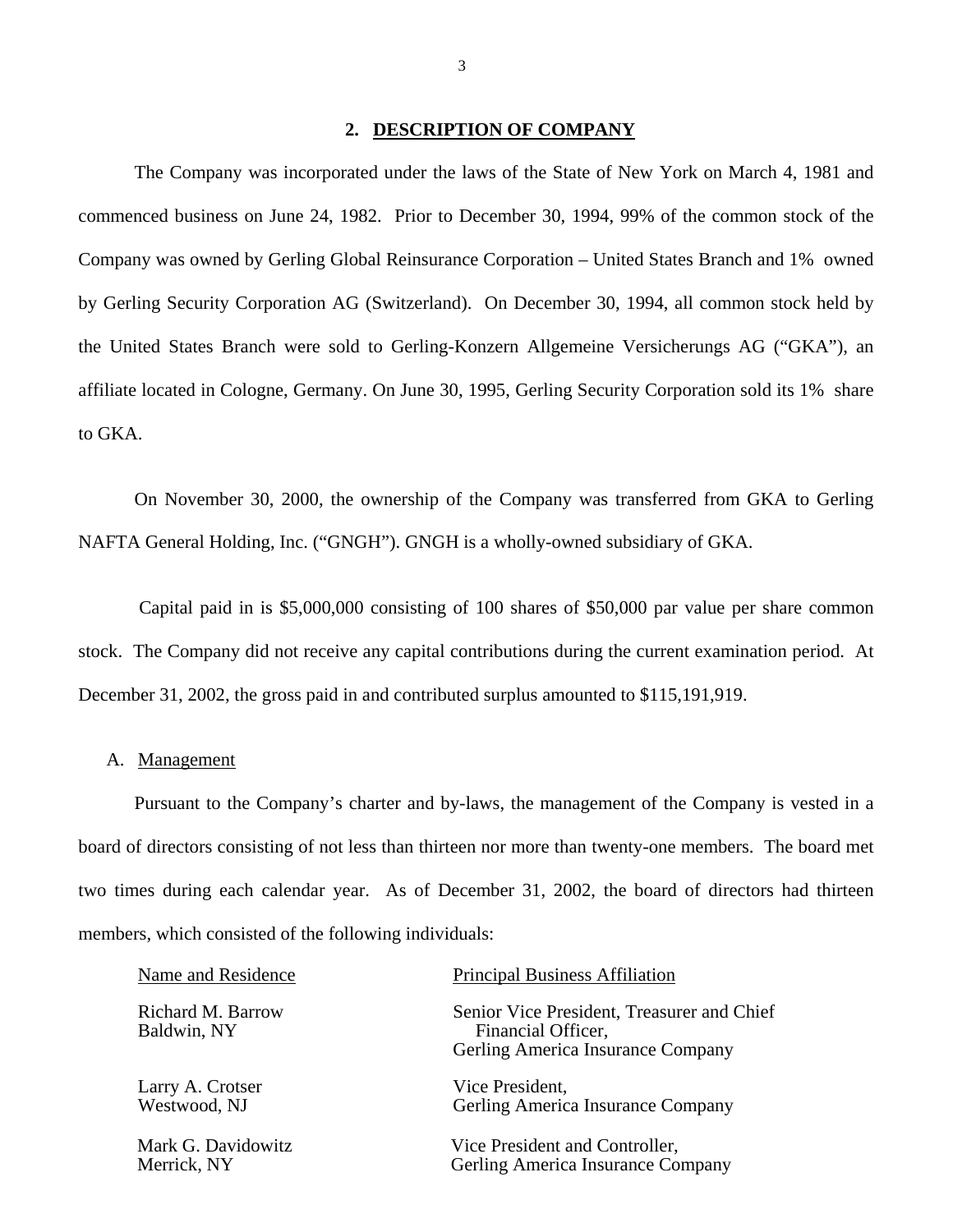#### <span id="page-5-0"></span>Name and Residence

Andreas H. Henke Toronto, Canada

David F. Huebel Toronto, Canada

Bjorn Jansli Bonn, Germany

Dr.Hermann Jorissen Cologne, Germany

Michael P. LaRocca New York, NY

John H. Martin Basking Ridge, NJ

Peter Q. Noack West Harrison, NY

Kevin M. Petrolino Parsippany, NJ

Israel A. Silverman Brooklyn, NY

John J. Thompson Oak Park, CA

4 Principal Business Affiliation

President and Chief Executive Officer Gerling Canada Insurance Company, Toronto, Canada

Senior Vice President, Gerling Canada Insurance Company, Toronto, Canada

Chairman, Gerling-Konzern Allgemeine Versicherungs-AG Cologne, Germany

Member of the Executive Board, Gerling-Konzern Allgemeine Versicherungs-AG Cologne, Germany

Vice President, Gerling America Insurance Company

Vice President, Gerling America Insurance Company

President and Chief Executive Officer, Gerling America Insurance Company

Assistant Vice President, Gerling America Insurance Company

Assistant Vice President, Gerling America Insurance Company

Assistant Vice President, Gerling America Insurance Company

A review of the minutes of the board of directors' meetings held during the examination period indicated that the meetings were generally well attended and each board member has an acceptable record of attendance.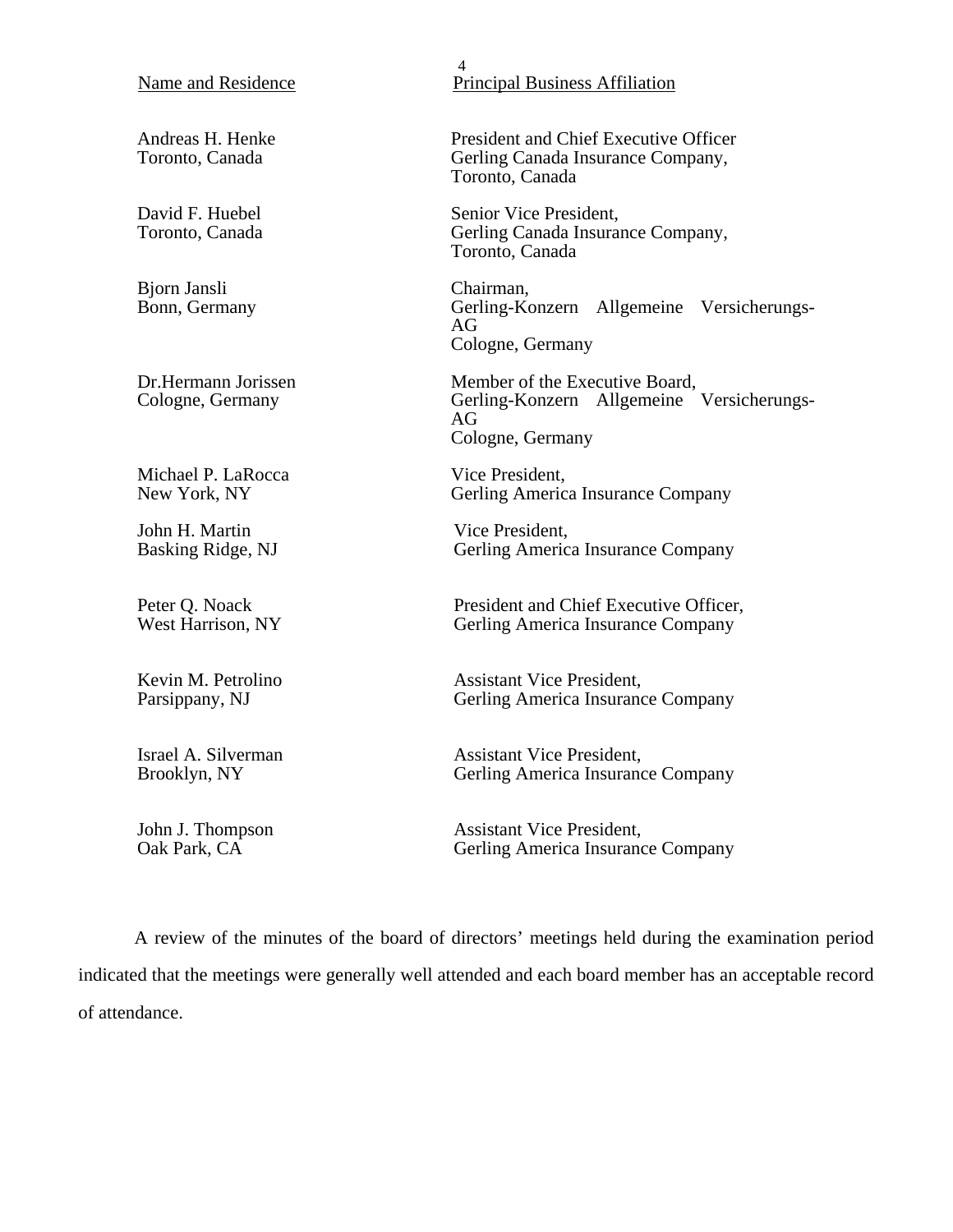At December 31, 2002, the principal officers of the Company were as follows:

| Name               | Title                                                                  |
|--------------------|------------------------------------------------------------------------|
| Bjorn Jansli       | Chairman of the Board                                                  |
| Peter Q. Noack     | President and Chief Executive Officer                                  |
| Gina De Simone     | <b>Assistant Vice President and Corporate Secretary</b>                |
| Richard M. Barrow  | Senior Vice President, Treasurer and<br><b>Chief Financial Officer</b> |
| Mark G. Davidowitz | Vice President and Controller                                          |
| Larry Crotser      | Vice President                                                         |
| Michael P. LaRocca | Vice President                                                         |
| John H. Martin     | Vice President                                                         |
|                    |                                                                        |

#### B. Territory and Plan of Operation

At December 31, 2002, the Company was licensed to transact business in the District of Columbia and all states except New Hampshire.

At December 31, 2002, the Company was authorized to transact the kinds of insurance as

defined in the following numbered paragraphs of Section 1113(a) of the New York Insurance Law:

| Paragraph | Kind of Insurance |
|-----------|-------------------|
|-----------|-------------------|

- 3 Accident and health
- 4 Fire
- 5 Miscellaneous property damage
- 6 Water damage
- 7 Burglary and theft
- 8 Glass
- 9 Boiler and machinery
- 10 Elevator
- 12 Collision
- 13 Personal injury liability
- 14 Property damage liability
- 15 Workers' compensation and employers' liability
- 16 Fidelity and surety
- 17 Credit
- 19 Motor vehicle and aircraft physical damage
- 20 Marine and inland marine
- 21 Marine protection and indemnity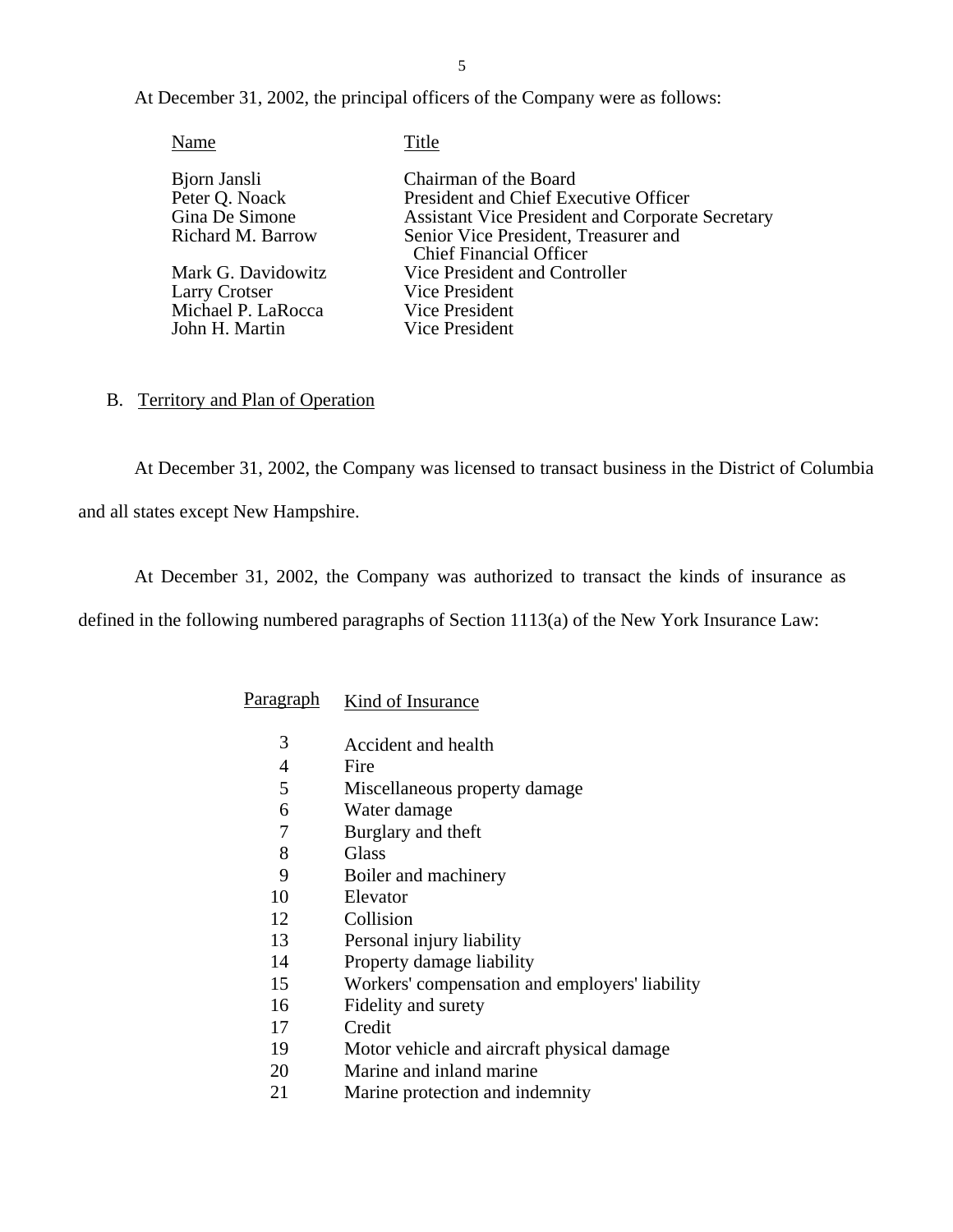The Company is empowered to transact such workers' compensation insurance as may be incident to coverages contemplated under paragraphs 20 and 21 of Section 1113(a) of the New York Insurance Law, including insurances described in the Longshoremen's and Harbor Workers' Compensation Act (Public Law No. 803, 69 Cong. as amended; 33 USC Section 901 et seq. as amended).

The Company is also licensed to write special risk insurance pursuant to Article 63 of the New York Insurance Law.

On May 24, 1996, the Department authorized the Company, subject to statutory exception and charter exclusion, to reinsure risks of every kind or description, and to insure property or risks of every kind or description located or resident outside of the United States, its territories and possessions, as provided in Section 4102(c) of the New York Insurance Law.

Based on the lines of business for which the Company is licensed, and the Company's current capital structure, and pursuant to the requirements of Articles 13 and 41 of the New York Insurance Law, Gerling America Insurance Company is required to maintain a minimum surplus to policyholders in the amount of \$35,000,000.

All of the Company's business is produced through brokers. The Company is primarily a casualty insurer, with approximately 64.5% of its gross writings in casualty, 31.0% in property and the remainder in ocean marine. The Company principally markets commercial lines to industrial United States subsidiaries of European companies.

For the years under examination, the Company reported the following distribution of net premiums written (in 000s):

6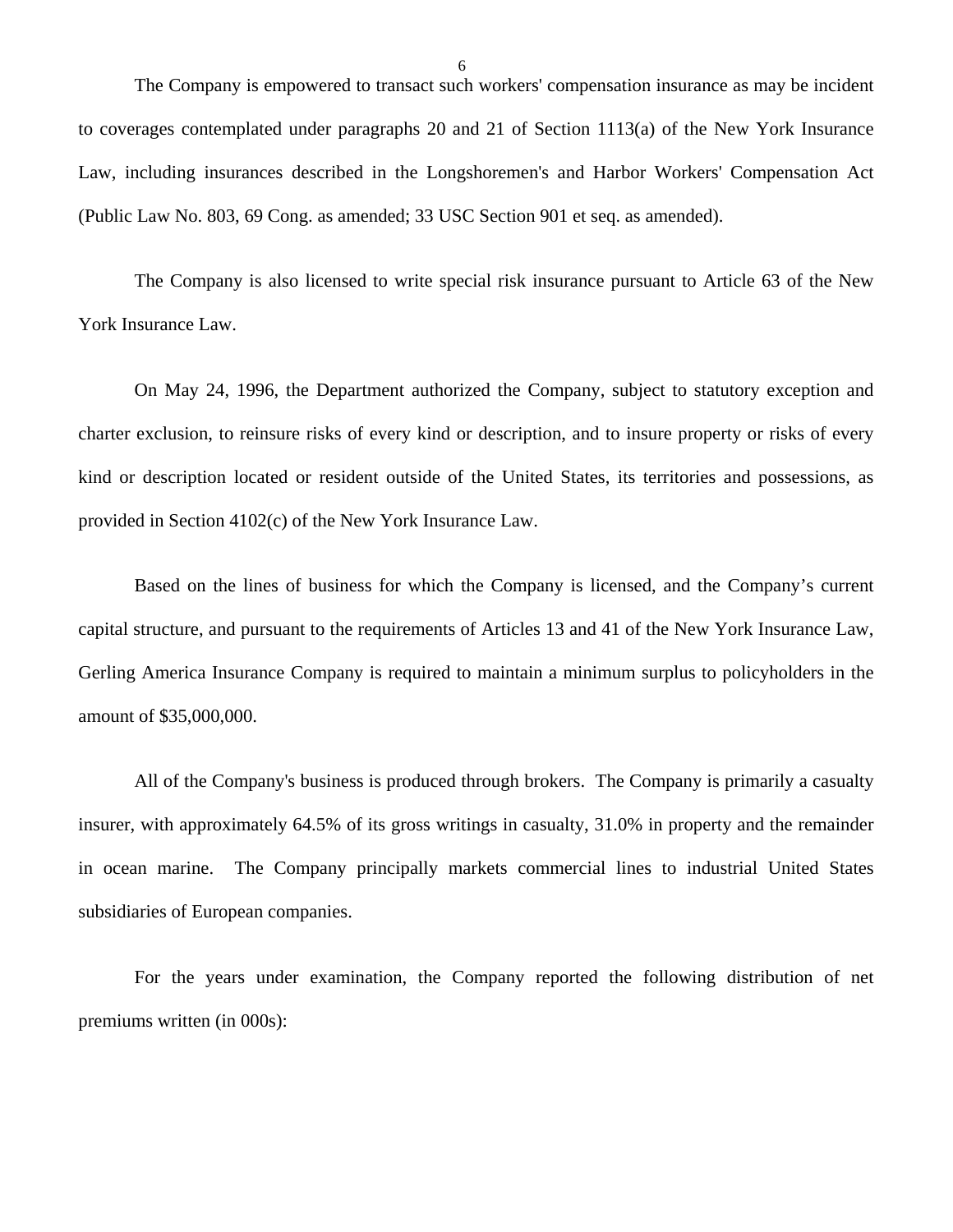| Description                 | 1999       | 2000       | 2001       | 2002         |
|-----------------------------|------------|------------|------------|--------------|
| Direct business             | \$115,071  | \$82,948   | \$84,540   | \$65,001     |
|                             |            |            |            |              |
| Reinsurance assumed         |            |            |            |              |
| Assumed from affiliates     | 1,815      | 1,832      | 2,027      | 127          |
| Assumed from non-affiliates | 8,371      | 7,554      | 4,973      | $-1,925$     |
| Total direct and assumed    | \$125,257  | \$92,334   | \$91,540   | \$67,053     |
| Reinsurance ceded           |            |            |            |              |
| Ceded to affiliates         | \$(31,688) | \$(61,739) | \$(72,615) | \$(61,201)   |
| Ceded to non-affiliates     | (42, 868)  | (29,625)   | (18,210)   | (3,077)      |
| Net premiums written        | \$50,701   | <u>970</u> | 715        | <u>2,775</u> |

#### C. Reinsurance

## Assumed

The Company assumes a relatively minor volume of business as compared to its direct writings. In 2001, the Company entered into a retroactive reinsurance treaty under which GAIC assumed GKA's excess liability on losses incurred on or after January 1, 2001, on a calendar year basis, on all policies written by various overseas branch offices of GKA. The attachment point for reinsurance coverage on subject matter business related to each of these branch offices varies. This treaty was suspended effective January 1, 2002, with the approval of the Department. The assumed business from the GKA branch offices is subject to the 95% quota share treaty with GKA described in the "Ceded" sub-section of the "Reinsurance" section of this report. The assumed business from the various GKA branch offices that is ceded under the 95% quota share cession is recorded as retroactive reinsurance. Losses relating to the assumed and ceded treaties are settled on an incurred basis.

#### Ceded

The Schedule F data as contained in the Company's filed annual statements was found to accurately reflect its reinsurance transactions. The examiner reviewed all ceded reinsurance contracts at December 31, 2002. The contracts all contained the required standard clauses including insolvency clauses meeting the requirements of Section 1308 of the New York Insurance Law.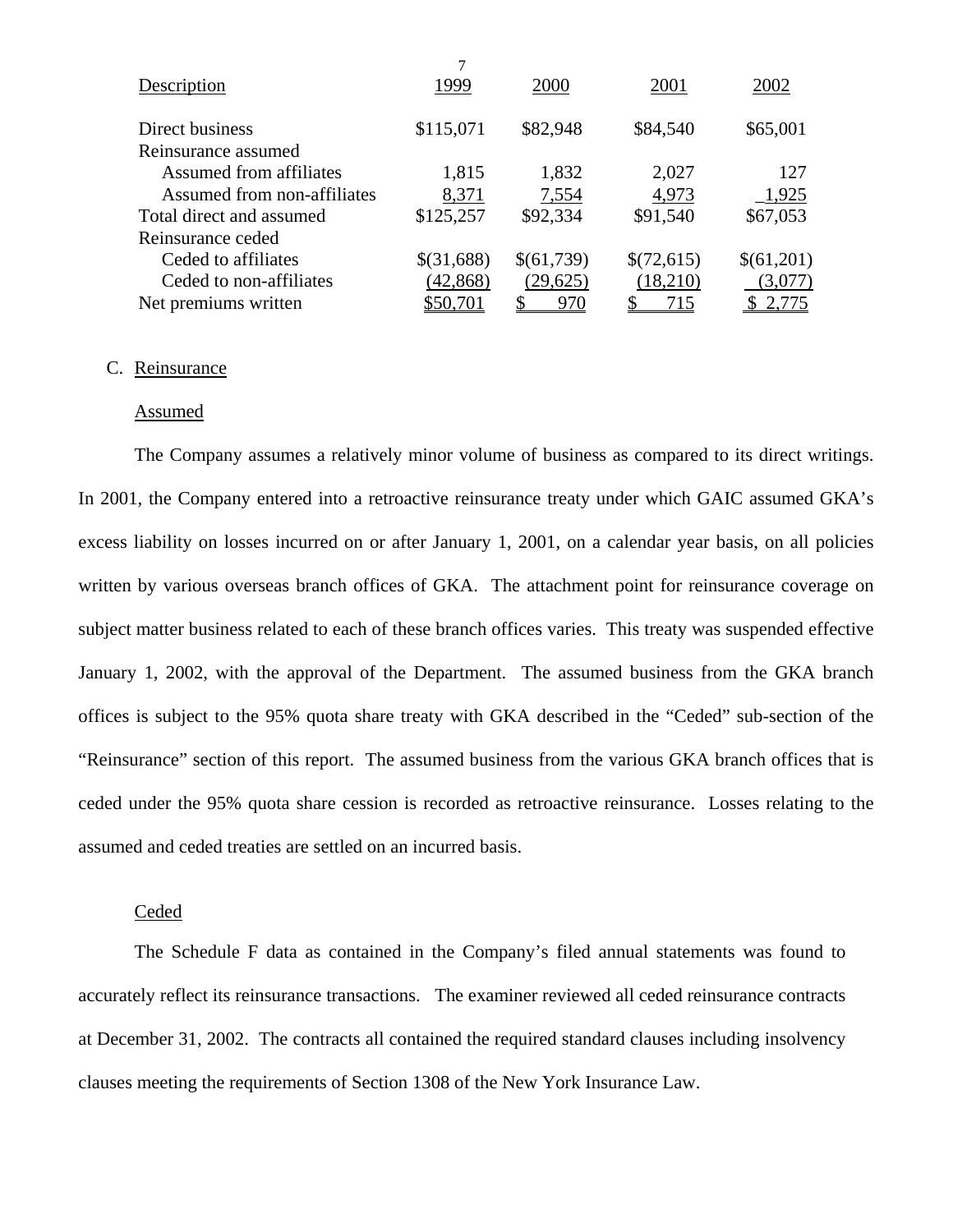8

In 2002, the Company's ceded \$64,278,307, or 95.9%, of its direct and assumed premiums.

Of the 2002 ceded premiums, \$3,077,059, or 4.8% was ceded to non-affiliates and \$61,201,248, or

95.2%, was ceded to affiliates as follows:

| Gerling Konzern Allgemeine (Germany)                   | \$59,031,000 |
|--------------------------------------------------------|--------------|
| Gerling Global Reinsurance Corp. of America (New York) | 1,855,000    |
| Gerling Canada Insurance Company (Canada)              | 315,000      |
| Total affiliates                                       | \$61,201,000 |

The premiums ceded to affiliate Gerling Konzern Allgemeine ("GKA"), an unauthorized alien

reinsurer, was comprised of the following facultative and treaty business:

| Facultative Property/Casualty/Marine to GKA (Cologne) | \$15,525,000 |
|-------------------------------------------------------|--------------|
| Facultative Property/Casualty to GKA (London)         | 2,536,000    |
| Facultative Property/Casualty to GKA (Zurich)         | 22,309,000   |
| <b>Other Property Treaty</b>                          | 225,000      |
| 95% Quota Share, all lines                            | 18,436,000   |
| Total ceded to GKA                                    | \$59,031,000 |

The Company had various prospective and retroactive reinsurance treaties with GKA during the examination period. The transactions relating to prospective reinsurance treaties with GKA resulted in a net decrease in the underwriting loss of approximately \$18,859,000 in 2002. The transactions relating to retroactive reinsurance treaties with GKA resulted in a separately reported "retroactive reinsurance gain" of \$19,420,000 in 2002.

The following are some of the more significant prospective and retroactive reinsurance treaties with GKA:

# Prospective 95% Quota Share

The Company entered into a 95% quota share treaty with GKA, applying to all policies written or renewed with effective dates of January 1, 2000 and subsequent.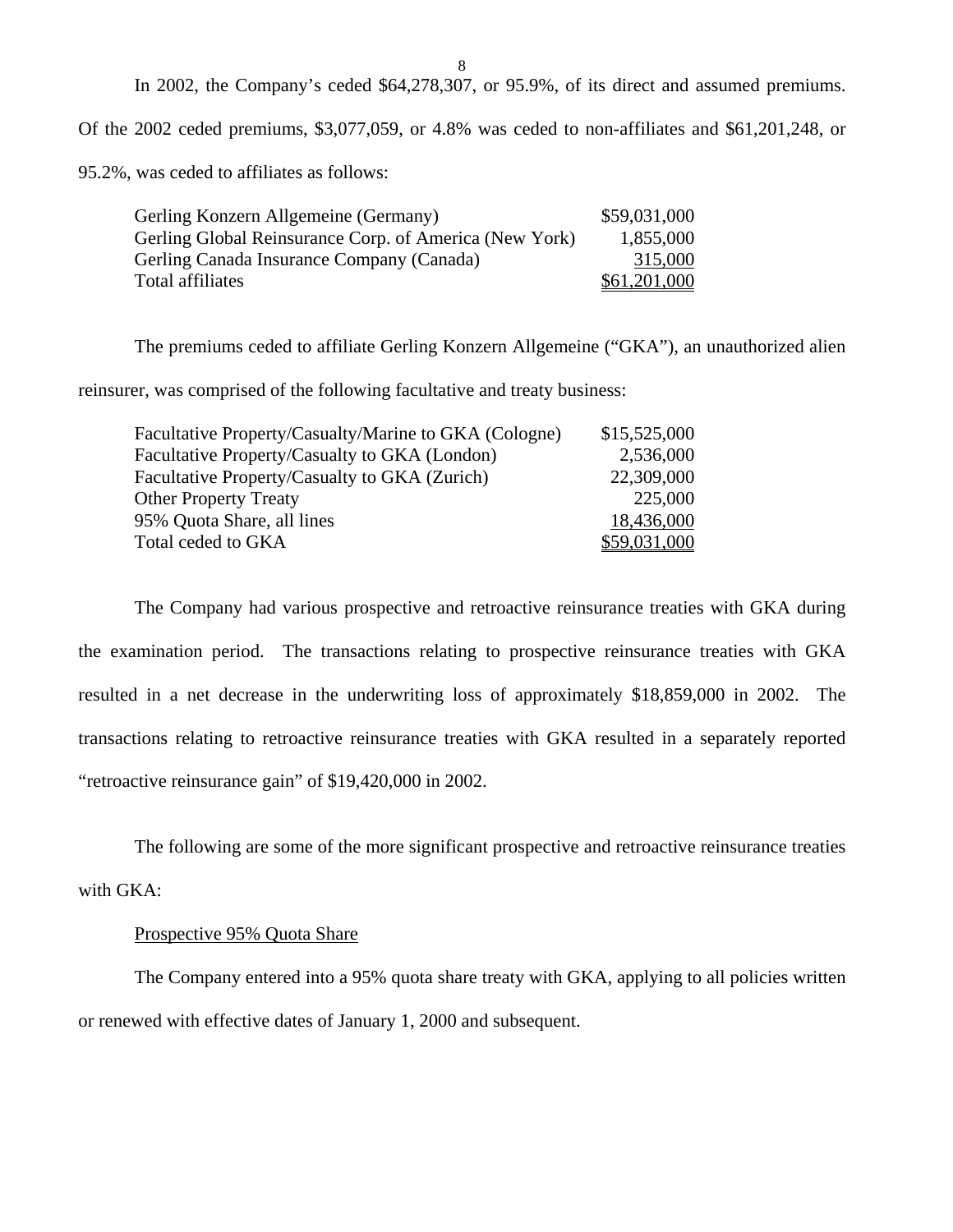Retroactive 1998 Adverse Loss Treaty

During 1998, the Company entered into an adverse loss treaty with GKA which covers all accident dates on or before December 31, 1998, for all casualty lines. The treaty covers 100% of the sum of losses occurring in 1998 and adverse loss development from 1997 reserves in excess of \$118 million up to a limit of \$100 million. During 1999, the Company entered into an agreement with GKA to extend the original \$100 million limit by an additional \$125 million for a new limit of \$225 million in excess of \$118 million. The treaty also covers (within the \$225 million treaty limit) any underwriting loss to the Company as a result of a settlement (including, but not limited to, a final determination or commutation) of a reinsurance arrangement which involves casualty business subject to the treaty. Under the terms of this treaty, the Company paid a reinsurance premium of \$10 million in 1998 for the original cover and an additional \$10 million in 1999 for the extended limits. During 2000, the Company inserted between the two covers above, \$125 million of coverage with Manufacturers Property & Casualty Limited ("Manufacturers"), a Barbados-domiciled, unaffiliated reinsurer. This new retroactive reinsurance treaty covers all accident dates on or before December 31, 1999, for casualty lines and covers 100% of payments after June 30, 2002, in excess of \$91 million up to a limit of \$125 million. In 2002, the Company recorded a net retroactive reinsurance gain relating to the original GKA treaty of \$6,879,000. The Company recorded a net gain from the Manufacturers' treaty of \$1,929,000 in 2002.

Effective September 30, 2004, the Company commuted the Manufacturers' treaty and recorded a loss on commutation of \$1,722,000.

Effective October 1, 2003, the 1998 Adverse Loss Treaty was cancelled and replaced with a broader, retroactive treaty (see "Combined Cover")

**Prospective 1999 Stop Loss Treaty and 2000 Retroactive Extension**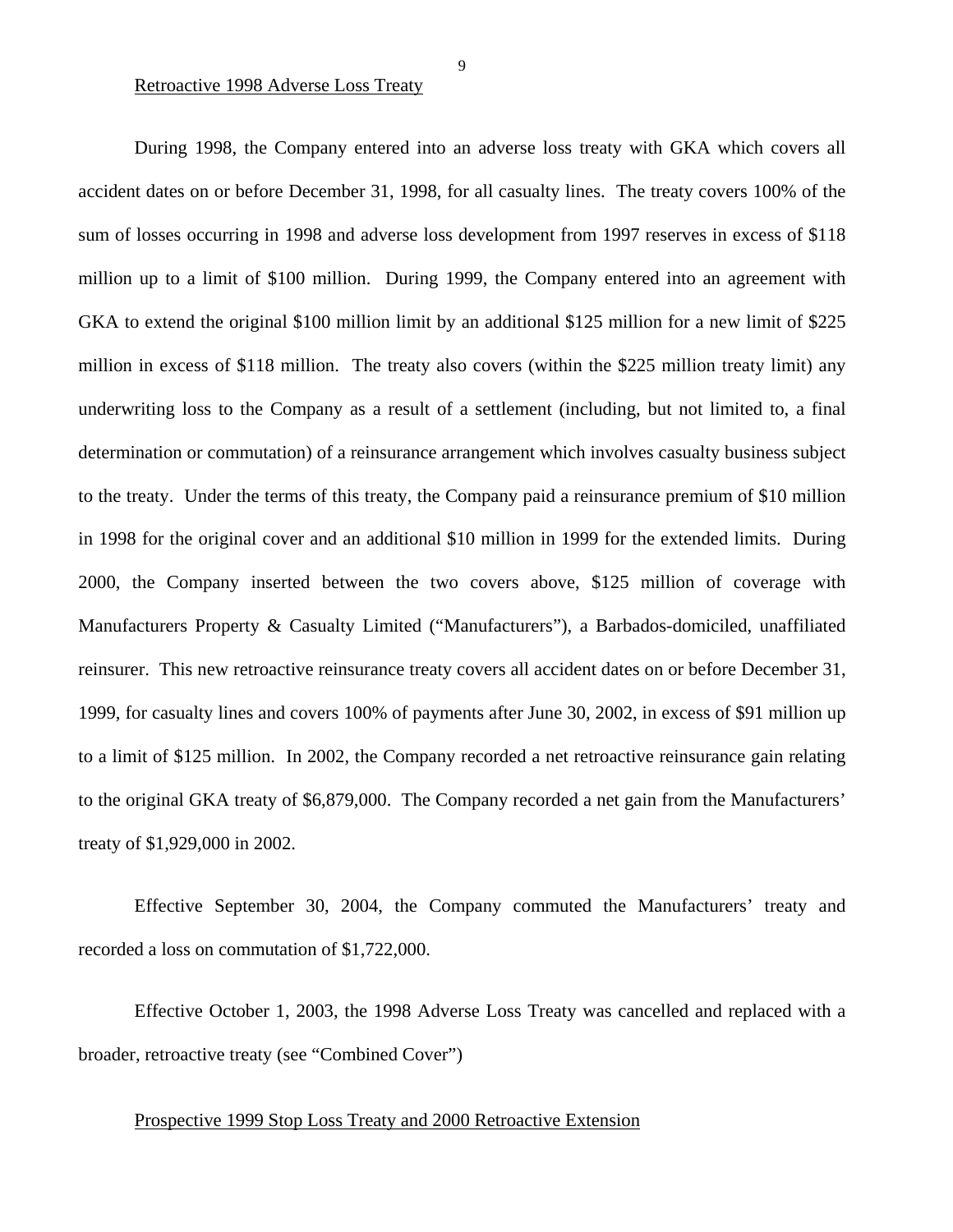<span id="page-11-0"></span>In 1999, the Company entered into an accident year prospective stop loss treaty with GKA. Under the provisions of this treaty, GKA pays 94% of the net 1999 accident year losses incurred by the Company on all lines of business that exceed 85% of the 1999 net premiums earned by the Company to a maximum aggregate of \$10 million. The Company paid \$1 million for the cover in 1999 and ceded \$10 million in losses in 1999. In 2000, the Company entered into a retroactive reinsurance treaty with GKA by extending the original 1999 limits of \$10 million by an additional \$40 million to a new maximum aggregate of \$50 million. The Company paid an additional \$5,837,000 for the extended cover in 2000. The Company recorded a net retroactive reinsurance gain from this treaty of \$12,541,000 in 2002.

Effective October 1, 2003, the 1999 Stop Loss Treaty was cancelled and replaced with a broader, retroactive treaty (see "Combined Cover").

#### Prospective 2000 Stop Loss Treaty

In 2000, the Company entered into an accident year prospective stop loss treaty with GKA. Under the provisions of this treaty, GKA pays 94% of the net 2000 accident year losses incurred by the Company on all lines of business that exceed 85% of the 2000 net premiums earned by the Company on policies effective prior to January 1, 2000. The maximum aggregate recovery under this treaty is \$50 million. The Company paid \$1,250,000 for this cover in 2000. The Company ceded incurred losses under this cover of \$6,104,000 in 2002.

Effective October 1, 2003, the 2000 Stop Loss Treaty was cancelled and replaced with a broader, retroactive treaty (see "Combined Cover").

10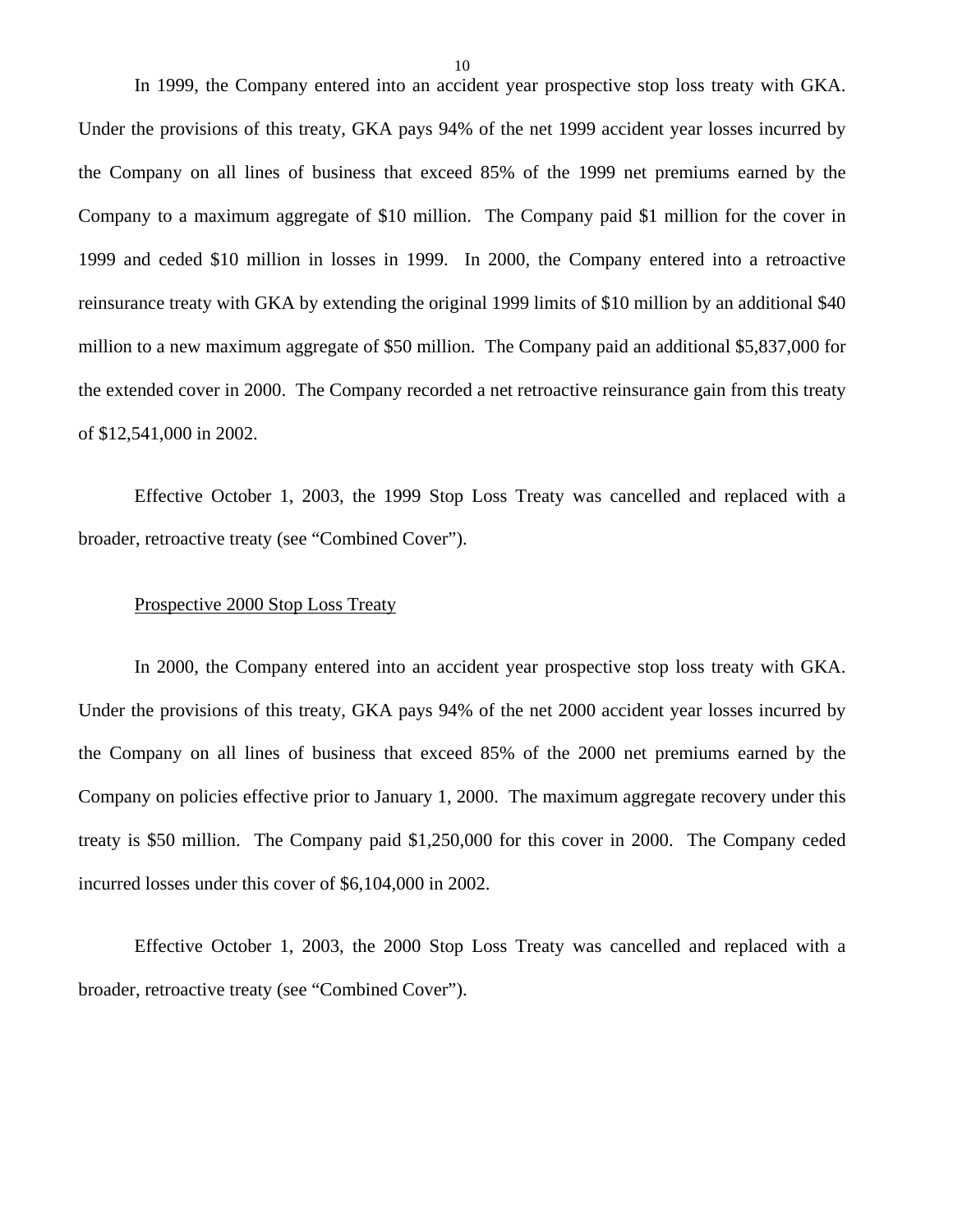#### Subsequent "Combined Cover"

Effective October 1, 2003, the Company consolidated the three existing treaties into one, broader, retroactive reinsurance cover ("Combined Cover"), covering all lines of business. The three treaties, which were consolidated are the 1998 Adverse Loss Treaty (covering 1998 and prior years casualty business), the 1999 Stop Loss Treaty (covering the 1999 accident year, all lines), and the 2000 Stop Loss Treaty (covering the 2000 accident year on policies issued prior to January 1, 2000, all lines). The reinsurer on all three contracts was the Company's parent company, GKA.

### Unauthorized Reinsurance

The letters of credit obtained by the Company in order to take credit for cessions made to unauthorized reinsurers were reviewed for compliance with Department Regulations 114 and 133, respectively. No exceptions were noted.

### D. Holding Company System

The Company is a member of the Gerling Group of Insurance Companies. The Company is a wholly owned subsidiary of Gerling NAFTA General Holding Inc., a Delaware corporation, which is ultimately owned by Gerling-Konzern Versicherungs Beteiligungs-Aktiensgesellschaft ("GKB"), a Cologne, Germany corporation. The group is comprised of a large number of related entities with ultimate control being held by a private group of Dr. Rolf Gerling.

A review of the holding company registration statements filed with this Department indicated that such filings were complete and filed in a timely manner pursuant to Article 15 of the New York Insurance Law and Department Regulation 52.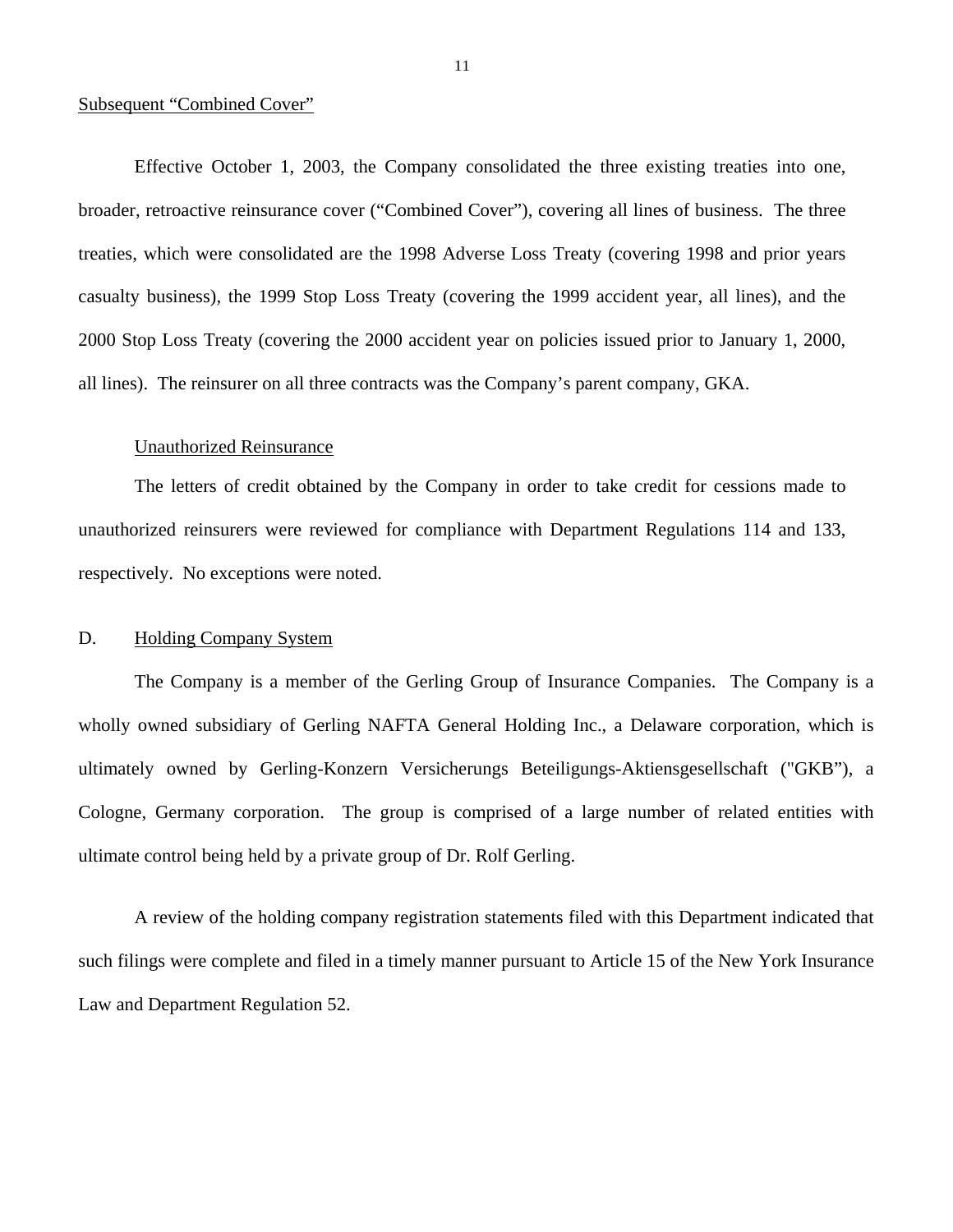12

The following is an abbreviated chart of the holding company system at December 31, 2002:

<span id="page-13-0"></span>Deutsche Bank AG, Germany (34.5%)

Private Group of Dr. Rolf Gerling, Germany (65.5%) Gerling-Konzern Versicherungs-Beteiligungs-Aktiengesellschaft, Germany Gerling-Konzern Global Ruckversicherrungs-Aktiengesellschaft, Germany (includes Gerling Global Reinsurance Corp. (U.S. Branch), New York (remaining subsidiaries not listed in this chart including GGRCA and CIC) Gerling Beteiligungs GmbH, Germany(owns direct business writers) Gerling NCM Credit and Finance, Germany (51%) (not listed are the subsidiaries of Gerling NCM) Gerling-Konzern Lebensversicherunhgs, Germany (95%) Global Krankenversicherungs-AG, Germany (45%) Gerling-Konzern Allgemeine Versicherungs-AG, Germany(89.5%) Gerling Corporate Limited, Great Britain Gerling Polska towarzyswo Ubezpieczen S.A., Poland Gerling General Insurance of South Africa, Ltd, South Africa Gerling Welt Service GmbH, Germany Gerling Australia Ins. Co. Pty. Ltd, Australia Gerling Slovensko AS, Bratislava , Slovak, Republic Gerling Sul America S.A. Sequros Industrias, Brazil (50%) Gerling NAFTA General Holding Inc., Delaware Gerling Insurance Agency, Inc. New York Gerling Canada Insurance Company, Canada Gerling America Insurance Company, New York Gerling de Mexico Seguros S.A., Mexico

At December 31, 2002, the Company was party to the following agreements with other members

of the holding company system:

### Expense Sharing Service Agreement

On January 1, 1999, the prior management company's employees were transferred to GAIC. The

Company is a party to an agreement dated January 5, 2002, between Gerling Global US Investments,

Inc.("GGUSI"), a New York corporation, and Gerling Global Reinsurance Corporation of America, a

New York insurance corporation, as providers to Gerling America Insurance Company and other affiliate

companies.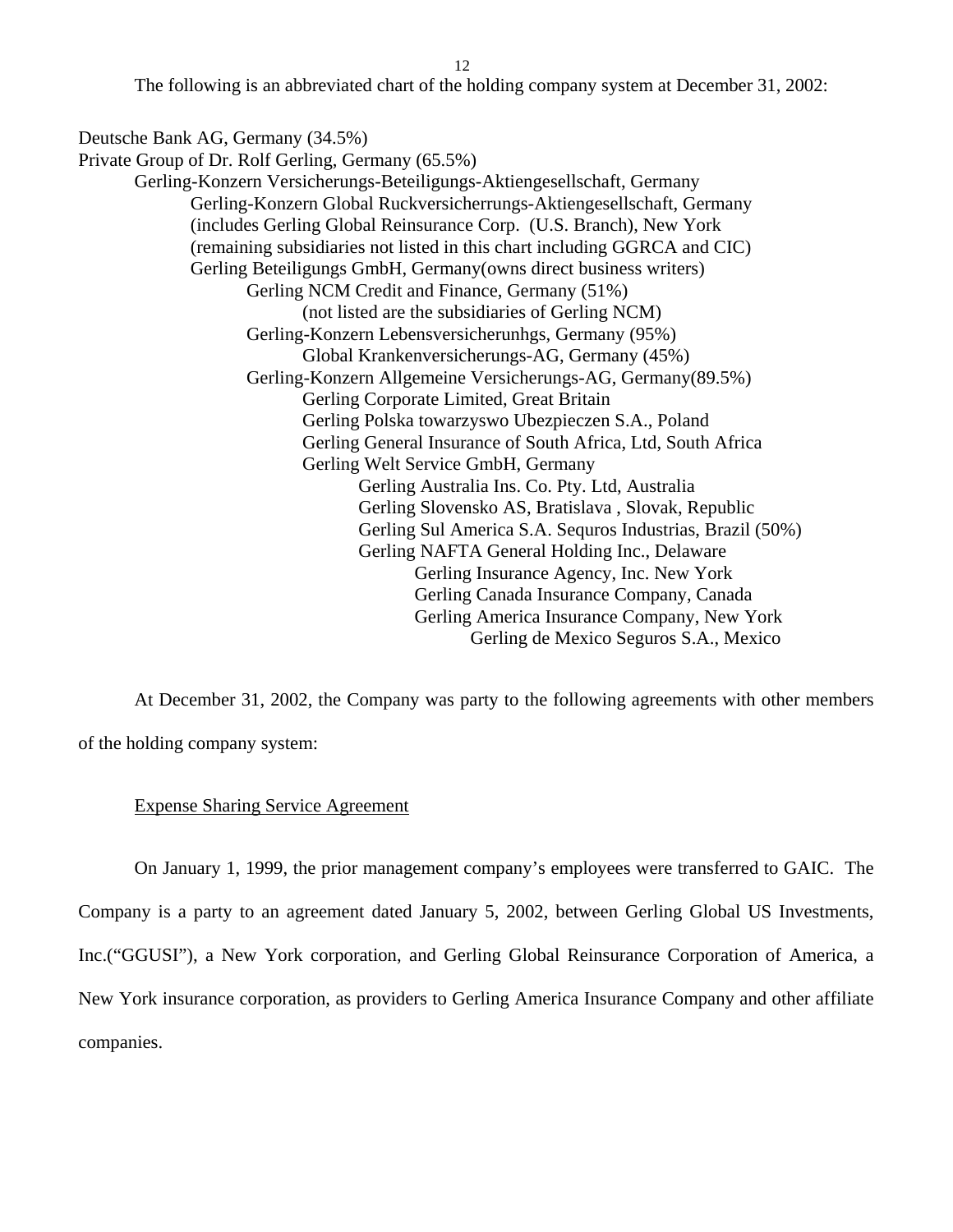<span id="page-14-0"></span>The function of this agreement is to make available to each affiliate facilities and its participation in the retirement plan of GGUSI and share payroll function. Otherwise, all other services are provided from within the Company and its employees.

The above referenced agreement was found to have been filed with the Department pursuant to Section 1505 of the New York Insurance Law.

## E. Abandoned Property Law

Section 1316 of the New York Abandoned Property Law provides that amounts payable to a resident of this state from a policy of insurance, if unclaimed for three years, shall be deemed to be abandoned property. Such abandoned property shall be reported to the comptroller on or before the first day of April each year. Such filing is required of all insurers regardless of whether or not they have any abandoned property to report.

The Company's abandoned property reports for the period of this examination were all filed on a timely basis pursuant to the provisions of Section 1316 of the New York Abandoned Property Law.

## F. Significant Operating Ratio

examination: The following ratios have been computed as of December 31, 2002 based upon the results of this examination:<br>Net premiums written in 2002 to surplus as regards

| Net premiums written in 2002 to surplus as regards<br>policyholders                       | $0.5$ to 1 |
|-------------------------------------------------------------------------------------------|------------|
| Liabilities to Liquid assets (cash and invested<br>assets less investments in affiliates) | 85.3%      |
| Premiums in course of collection to<br>surplus as regards policyholders                   | 0.8%       |

All of the above ratios are within the benchmark range for that ratio as set forth in the Insurance Regulatory Information System of the National Association of Insurance Commissioners.

13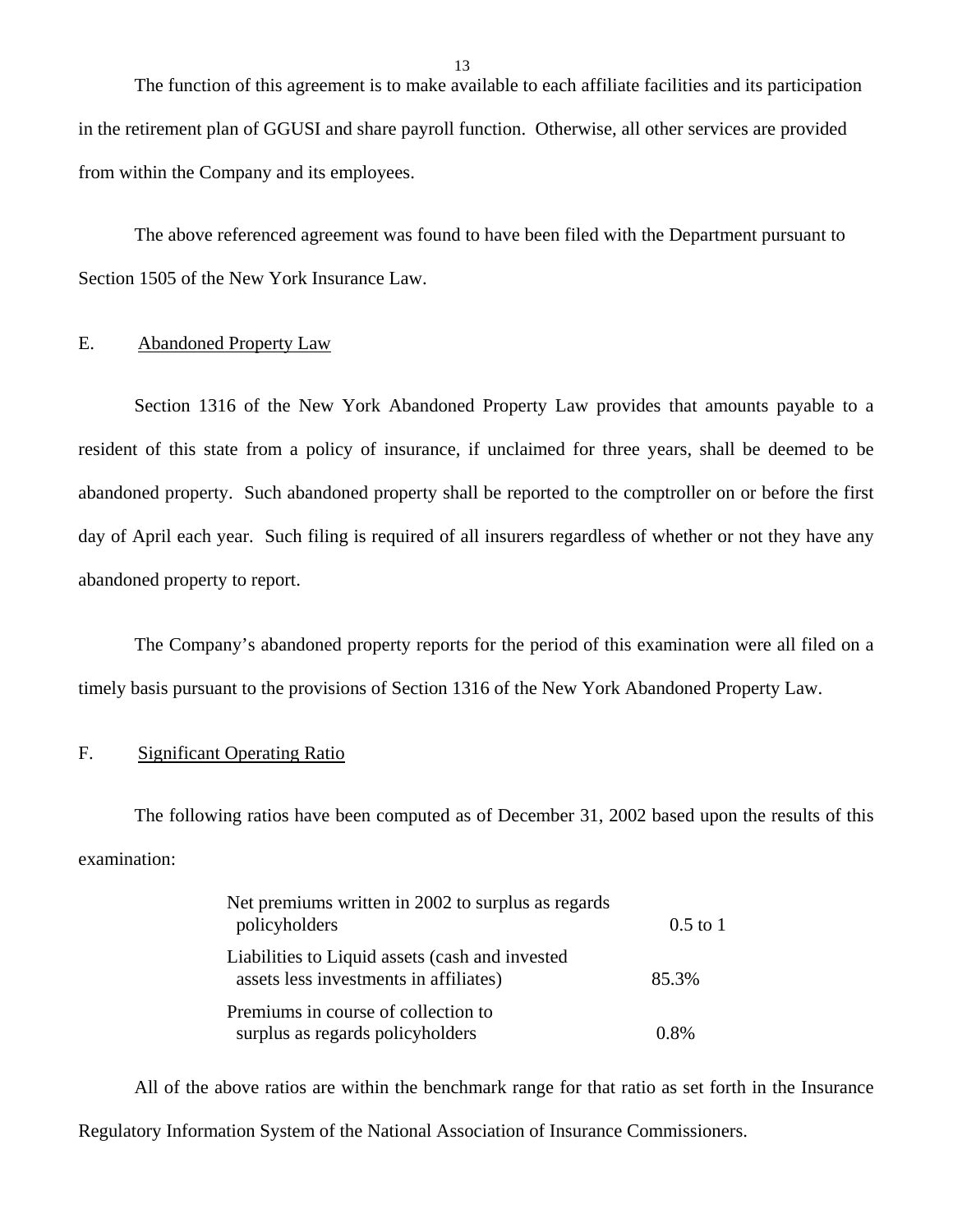The underwriting ratios presented below are on an earned/incurred basis and encompass the fouryear period covered by this examination:

|                                     | Amounts        | Ratios  |
|-------------------------------------|----------------|---------|
| Losses and loss adjustment expenses | \$152,374,367  | 184.6%  |
| Other underwriting expenses         | 24,420,016     | 29.6    |
| Net underwriting loss               | (94, 243, 125) | (114.2) |
| Premiums                            | \$82,551,258   | 100.0%  |

## G. Accounts and Records

During the period under examination, it was noted that the Company's treatment of the following items was not in accordance with generally accepted statutory accounting principles and/or Department guidelines:

## Internal Controls – EDP Systems

A review of the Company's information system controls revealed weaknesses in various areas. A

summary of the recommendations noted follows:

- That the Company formally document the results of the meetings held with senior management regarding the Information Technology ("IT") function.
- That the Company should document long range and short range plans consistent with the Company's broader plans for attaining the organization's goals.
- That the Company develop and maintain job descriptions for its Information System ("IS") staff.
- That the Company ensure that all requests for changes and system maintenance are standardized and are subject for formal change management procedures.
- That the Company ensure application and technical documentation is updated to reflect changes implemented.
- That the Company prepare reports of system availability and downtime, number and percentage of job failures and reruns, and IS service level to users and these reports be reviewed by management.
- That the Company create a comprehensive security policy.
- That the Company establish a policy to standardize system password parameters across all platforms and applications.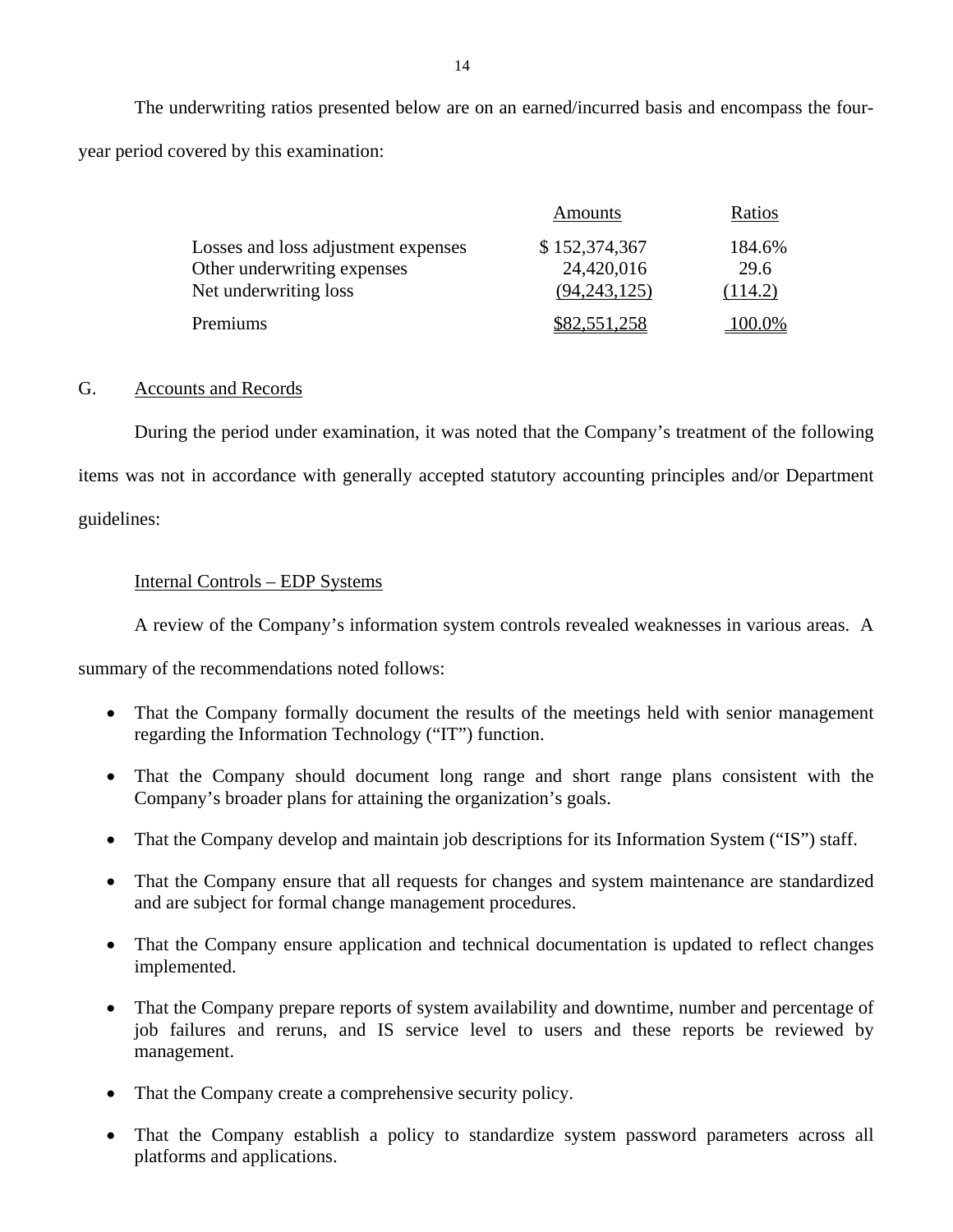- That the Company maintain an accurate and comprehensive record of all systems users' access capabilities and authorization of the specified level of access.
- That management perform a periodic review of user access capabilities to ensure that access is commensurate with each user's job responsibilities.
- That the Company update its disaster recovery and business continuity plan to reflect the recent changes that have taken place at the Company and to incorporate a restoration priority; the specific steps for the recovery of applications and systems; and the manual processing procedures to be used until the electronic data processing function can be restored in the event of a disaster.
- That the Company prepare and enforce a periodic maintenance schedule of computer work to be accomplished within a specific timeframe.
- That the Company develop a documentation check-off list to ensure that all required documentation is prepared and approved for all new systems and for changes to existing systems and/or programs.

It is recommended that the Company take appropriate action to implement corrective action for its

IT environment as noted in the above recommendations.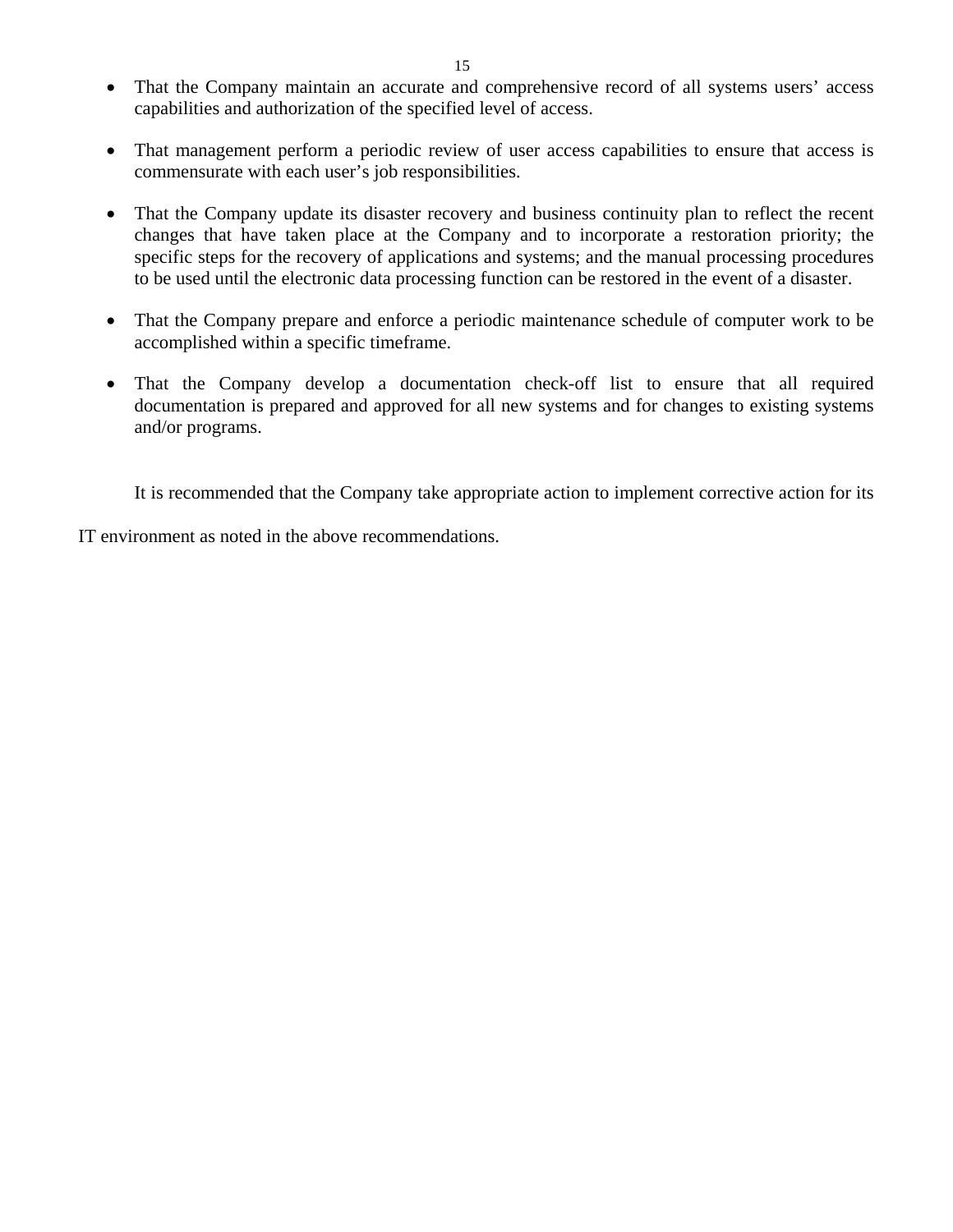## **3. FINANCIAL STATEMENTS**

## <span id="page-17-0"></span>A. Balance Sheet

The following shows the assets, liabilities and surplus as regards policyholders as determined by this examination as of December 31, 2002 and as reported by the Company:

|                                       |                      | Examination   |               | Company       |                            |
|---------------------------------------|----------------------|---------------|---------------|---------------|----------------------------|
|                                       |                      | Assets Not    | Net Admitted  | Net Admitted  | <b>Surplus</b><br>Increase |
| Assets                                | <b>Ledger Assets</b> | Admitted      | Assets        | Assets        | (Decrease)                 |
| <b>Bonds</b>                          | \$90,980,344         | \$            | \$90,980,344  | \$90,980,344  | \$                         |
| Preferred stocks                      | 4,358,750            |               | 4,358,750     | 4,358,750     |                            |
|                                       |                      |               |               |               |                            |
| Common stocks                         | 4,465,941            |               | 4,465,941     | 4,465,941     |                            |
| Cash and short-term investments       | 73,238,471           |               | 73,238,471    | 73,238,471    |                            |
| Other invested assets                 | 1,501,954            |               | 1,501,954     | 1,501,954     |                            |
| Receivable for securities             | 20,313               |               | 20,313        | 20,313        |                            |
| Premiums and agents' balances in      |                      |               |               |               |                            |
| course of collection                  | 666,609              | 171,293       | 495,316       | 495,316       |                            |
| Premiums, agents' balances and        |                      |               |               |               |                            |
| installments booked but deferred      |                      |               |               |               |                            |
| and not yet due                       | 662,163              |               | 662,163       | 662,163       |                            |
| Funds held by or deposited with       |                      |               |               |               |                            |
| reinsurance companies                 | 245,290              |               | 245,290       | 245,290       |                            |
| Reinsurance recoverable on loss and   |                      |               |               |               |                            |
| loss adjustment expenses              | 23,805,685           |               | 23,805,685    | 23,805,685    |                            |
| Interest, dividends and real estate   |                      |               |               |               |                            |
| income due and accrued                | 1,011,120            |               | 1,011,120     | 1,011,120     |                            |
| Receivables from parent, subsidiaries |                      |               |               |               |                            |
| and affiliates                        | 50,419               |               | 50,419        | 50,419        |                            |
| Aggregate write-ins for other than    |                      |               |               |               |                            |
| invested assets                       | 1,156,212            |               | 1,156,212     | 1,156,212     |                            |
| Total assets                          | \$202,163,271        | \$<br>171,293 | \$201,991,978 | \$201,991,978 | \$                         |
|                                       |                      |               |               |               |                            |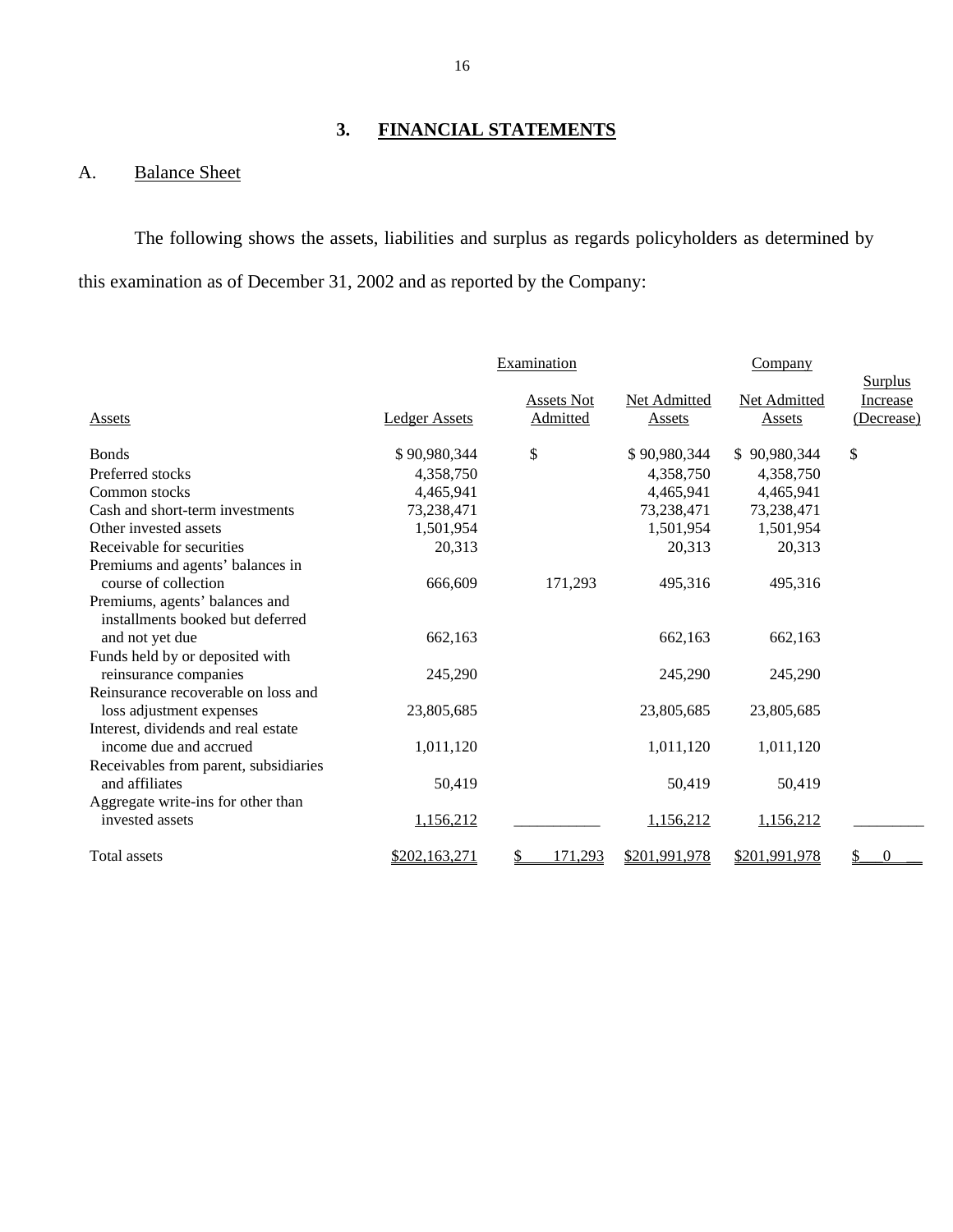#### Liabilities, Surplus and Other Funds

| Liabilities                                          | Examination        | Company                        | Increase<br>(Decrease) |
|------------------------------------------------------|--------------------|--------------------------------|------------------------|
| Losses and loss adjustment expenses                  | 176,368,544<br>\$. | 134, 132, 544<br><sup>\$</sup> | (42, 236, 000)         |
| Other expenses                                       | 3,031,878          | 3,031,878                      |                        |
| Taxes, licenses and fees                             | 365,000            | 365,000                        |                        |
| Unearned premiums                                    | 653,653            | 653,653                        |                        |
| Ceded reinsurance premiums payable                   | 4,625,438          | 4,625,438                      |                        |
| Funds held by company under reinsurance treaties     | 1,457,589          | 1,457,589                      |                        |
| Amounts withheld or retained by company for account  |                    |                                |                        |
| of others                                            | 3,127,737          | 3,127,737                      |                        |
| Provision for reinsurance                            | 9,866,246          | 9,866,246                      |                        |
| Retroactive reinsurance recoverables                 | (128, 488, 000)    | (107,020,000)                  | 21,468,000             |
| <b>Loss Clearing Account</b>                         | 142,817            | 142,817                        |                        |
| Funds held on retroactive reinsurance treaty         | 77,528,352         | 77,528,352                     |                        |
| <b>Total liabilities</b>                             | \$148,679,254      | 127,911,254<br>$\mathbb{S}^-$  | $$$ (20,768,000)       |
| <b>Surplus and Other Funds</b>                       |                    |                                |                        |
| Special surplus from retroactive reinsurance account | 128,488,000        | 107,020,000<br>\$.             | \$21,468,000           |
| Common capital stock                                 | 5,000,000          | 5,000,000                      |                        |
| Gross paid in and contributed surplus                | 115,191,919        | 115,191,919                    |                        |
| Unassigned funds                                     | (195, 367, 195)    | (153, 131, 195)                | (42, 236, 000)         |
| Surplus as regards policyholders                     | 53,312,724<br>S    | 74,080,724<br>\$               | $$$ (20,768,000)       |
| Total liabilities and surplus and other funds        | \$201,991,978      | 201,991,978<br>\$              |                        |

NOTE: The Internal Revenue Service has not audited any of the Company's financial statements for the current period under examination. Except for any impact that might result from the examination changes contained in this report, the examiner is unaware of any potential exposure of the Company to any further tax assessment and no liability has been established herein relative to such contingency.

Surplus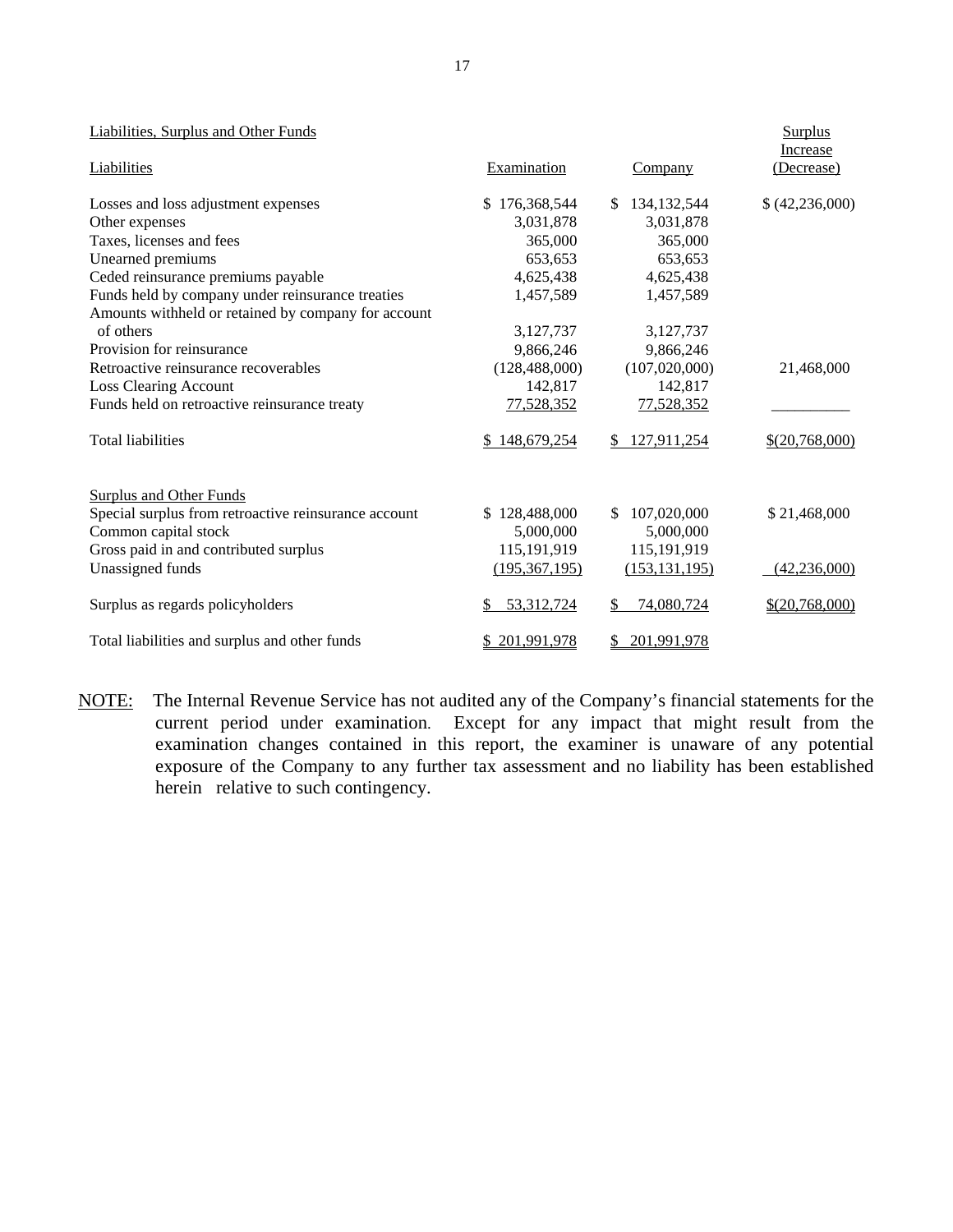# B. Underwriting and Investment Exhibit

Surplus as regards policyholders increased \$110,017,290 during the four year examination period

from January 1, 1999 through December 31, 2002, detailed as follows:

| <b>Statement of Income</b>                                                                                                                  |                                              |                            |  |
|---------------------------------------------------------------------------------------------------------------------------------------------|----------------------------------------------|----------------------------|--|
| <b>Underwriting Income</b>                                                                                                                  |                                              |                            |  |
| Premiums earned                                                                                                                             |                                              | $\mathbb{S}$<br>82,551,258 |  |
| Deductions:<br>Losses and loss expenses incurred<br>Other underwriting expenses incurred                                                    | 152,374,367<br>S.<br>24,420,016              |                            |  |
| Total underwriting deductions                                                                                                               |                                              | 176,794,383                |  |
| Net underwriting gain or (loss)                                                                                                             |                                              | \$(94,243,125)             |  |
| <b>Investment Income</b>                                                                                                                    |                                              |                            |  |
| Net investment income earned<br>Net realized capital gains                                                                                  | \$<br>50,079,634<br>4,639,019                |                            |  |
| Net investment gain                                                                                                                         |                                              | 54,718,653                 |  |
| Other income                                                                                                                                |                                              |                            |  |
| Net loss from agents' or premiums balances charged<br>off<br>Aggregate write-in-miscellaneous<br>Aggregate write-in-retroactive reinsurance | \$<br>(273, 470)<br>3,153,515<br>145,106,531 |                            |  |
| Total other income                                                                                                                          |                                              | 147,986,576                |  |
| Net income before federal and foreign<br>income taxes                                                                                       |                                              | 108,462,104                |  |
| Federal and foreign income taxes incurred                                                                                                   |                                              | $\bf{0}$                   |  |
| Net income (Loss)                                                                                                                           |                                              | \$108,462,104              |  |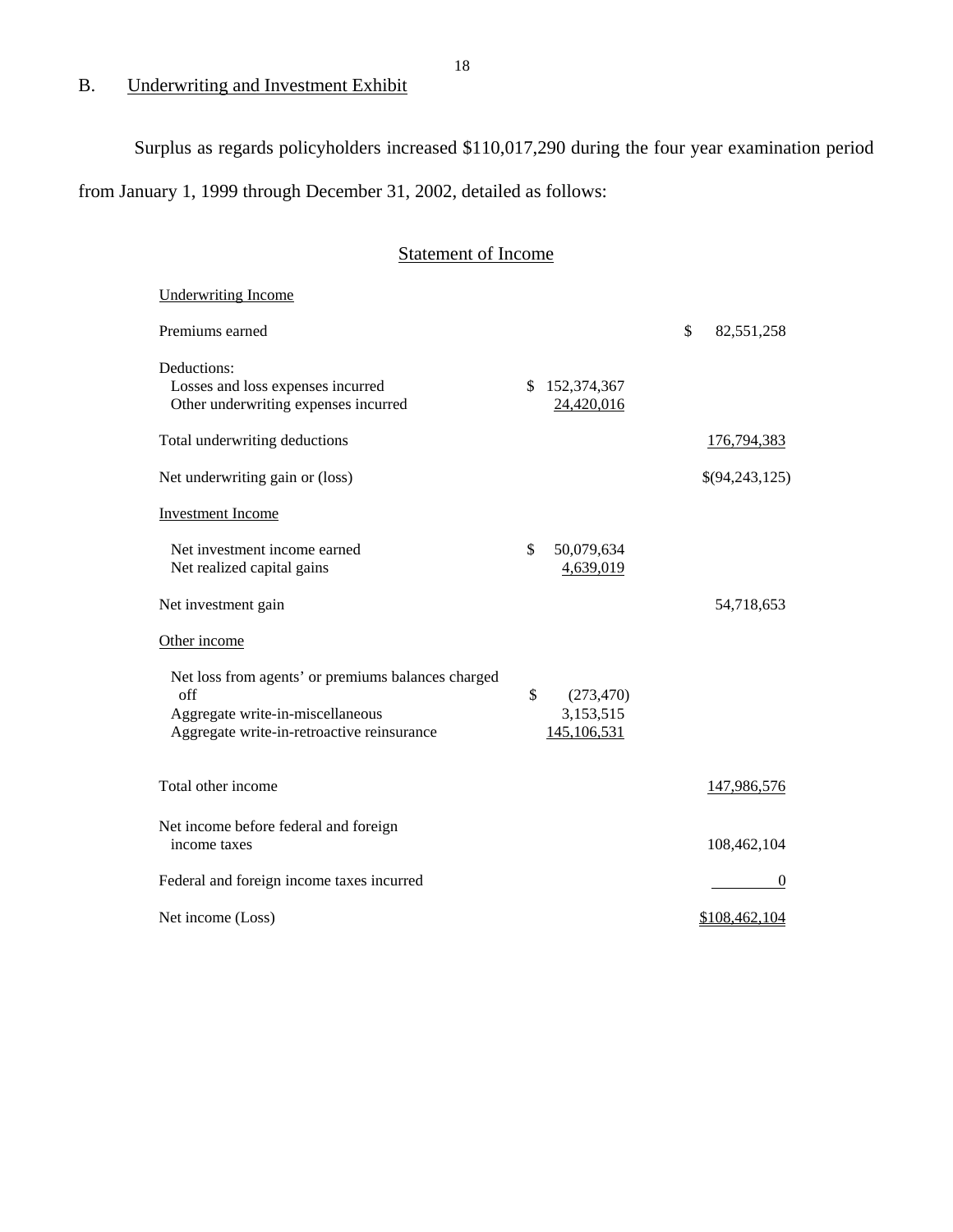## C. Capital and Surplus Account

| Surplus as regards policyholders, per<br>report on examination as of<br>December 31, 1998 |                                |                                | \$ (56,704,566) |
|-------------------------------------------------------------------------------------------|--------------------------------|--------------------------------|-----------------|
|                                                                                           | Increases in<br><b>Surplus</b> | Decreases in<br><b>Surplus</b> |                 |
| Net income                                                                                | \$108,462,104                  |                                |                 |
| Net unrealized capital loss                                                               |                                | 6,493,928<br>\$.               |                 |
| Change in non-admitted assets                                                             | 8,047,605                      |                                |                 |
| Change in provision for reinsurance                                                       | 1,614,933                      |                                |                 |
| Cumulative effect of changes in accounting                                                |                                | 1,613,424                      |                 |
|                                                                                           |                                |                                |                 |
| Total gains and losses                                                                    | \$118,124,642                  | 8,107,352<br>\$.               |                 |
| Net increase in surplus                                                                   |                                |                                | 110,,017,290    |
| Surplus as regards policyholders, per<br>report on examination as of                      |                                |                                |                 |
| December 31, 2002                                                                         |                                |                                | \$53.312.724    |
|                                                                                           |                                |                                |                 |

## **4. LOSSES AND LOSS ADJUSTMENT EXPENSES**

The examination liability for the captioned liability of \$176,368,544 is \$42,236,000 more than the **\$**134,132,544 reported by the Company as of December 31, 2002.

The examination analysis of the loss and loss adjustment expenses was conducted in accordance with generally accepted actuarial principles and practices and was based on statistical information contained in the Company's internal records and in its filed annual statements.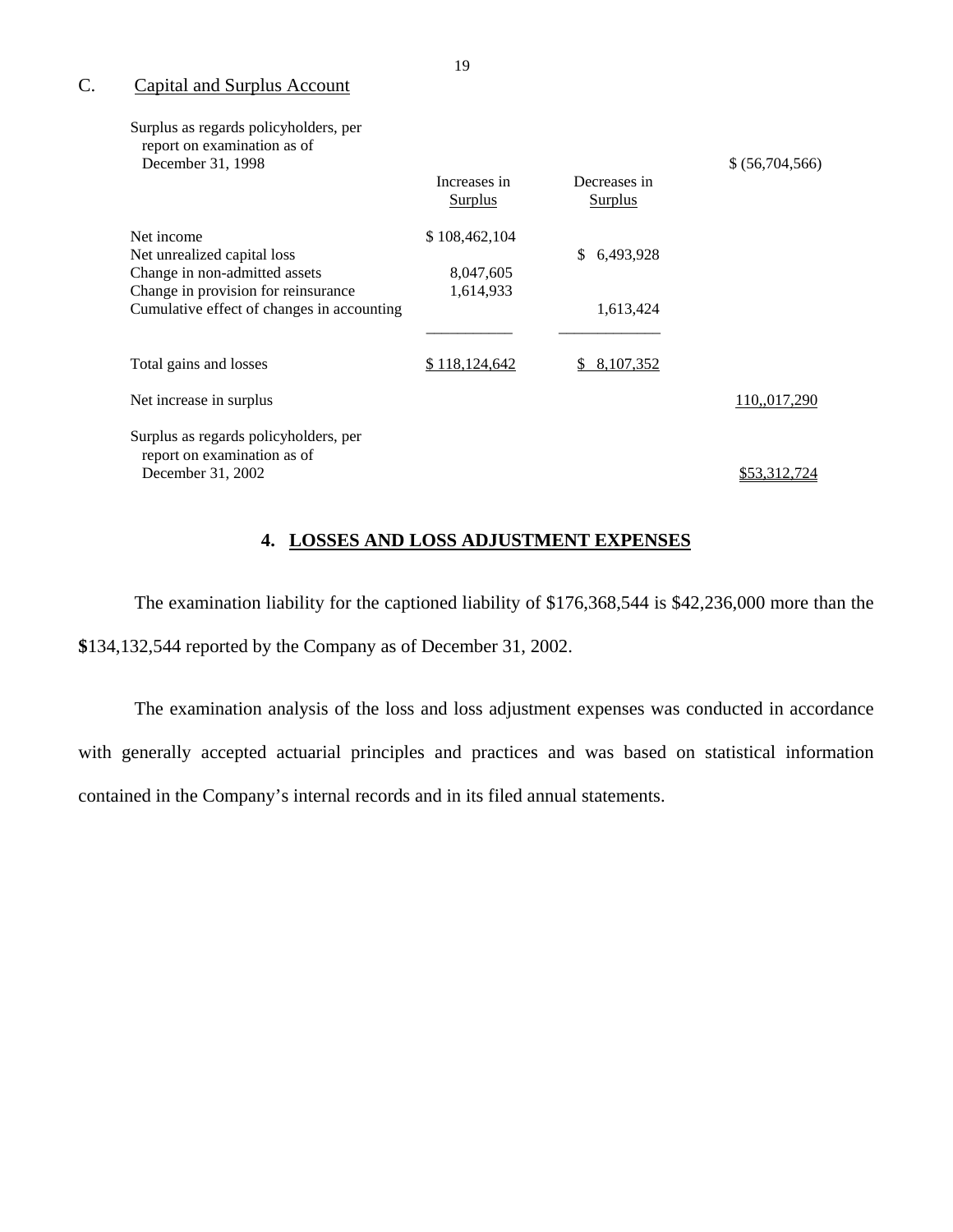#### **5. RETROACTIVE REINSURANCE RECOVERABLES**

<span id="page-21-0"></span>The examination contra liability for the captioned item of \$128,488,000 is \$21,468,000 more than the \$107,020,000 reported by the Company in its December 31, 2002 filed annual statement. This examination change reflects amount of the examination increase in loss and loss adjustment expense reserves that is recoverable from the Company's retroactive reinsurance treaties. The examination increase to loss and loss adjustment expense reserves is reported in section 4 herein. The Company has subsequently acquired adequate collateral from GKA to allow credit in accordance with Department Regulation 108.

#### **6. AGGREGATE WRITE-INS FOR SPECIAL SURPLUS FUNDS**

The examination amount for the captioned special surplus item of \$(128,488,000) is \$(21,468,000) more than the \$(107,020,000) reported by the Company in its December 31, 2002 filed annual statement.

The adjustment is the result of the examinations increase to loss and loss adjustment expense reserves which are ceded to the Company's retroactive reinsurance contracts (see section 2C).

## **7. MARKET CONDUCT ACTIVITIES**

In the course of this examination, a review was made of the manner in which the Company conducts its business practices and fulfills its contractual obligations to policyholders and claimants. The review was general in nature and is not to be construed as to encompass the more precise scope of a market conduct investigation, which is the responsibility of the Market Conduct Unit of the Property Bureau of this Department.

The general review was directed at the Company's claims and complaint handling practices. No problem areas were encountered.

#### **8. COMPLIANCE WITH PRIOR REPORT OF EXAMINATION**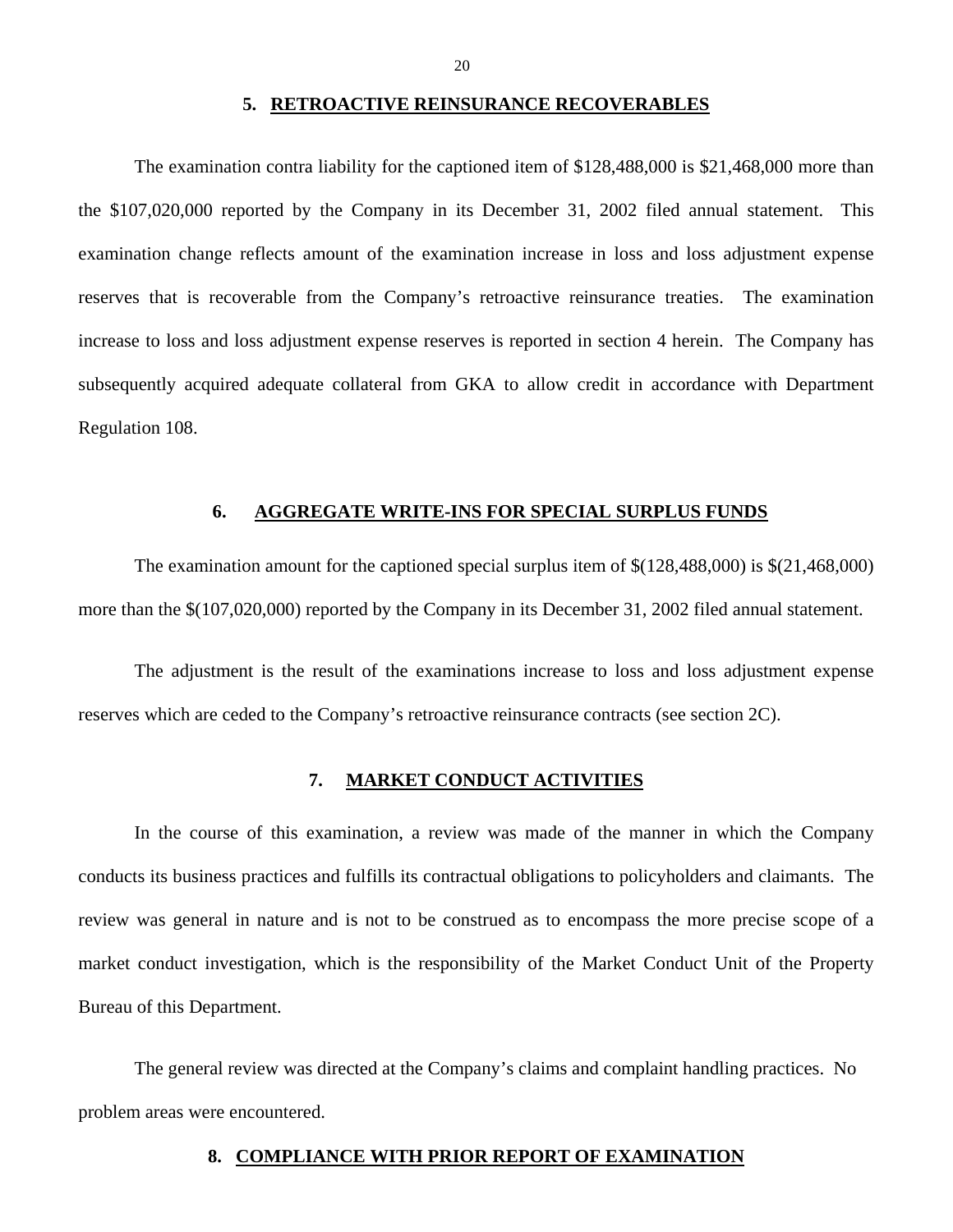21

The prior report on examination contained five comments and recommendations, which the

<span id="page-22-0"></span>Company has acted upon as follows (page numbers refer to the prior report):

## ITEM PAGE NO.

A. Insolvency

The Company is insolvent in the amount of \$56,704,566 and its minimum 1 required surplus to policyholders of \$35,000,000 is impaired in the amount of \$91,704,566.

Subsequent corrective actions taken by management eliminated this insolvency. The recommendation is no longer applicable.

B. Management

It is recommended that the Company endeavor to ensure that all directors,  $\frac{5}{5}$ officers and key employees complete conflict of interest statements on a yearly basis.

The Company has complied with this recommendation.

## C. Compliance with Regulation 118

It is recommended that the Company obtain on a yearly basis a written contract 17 from its independent certified public accountant that conforms to the requirements of Section 307(b) of the New York Insurance Law and with the provisions of Part 89.2 of Department Regulation 118.

The Company has complied with this recommendation.

## D. Abandoned Property Law

It is recommended that GAIC comply with Section 1316 of the New York 17 Abandoned Property Law and file on a yearly basis the requisite abandoned property reports with the Office of the New York State Comptroller.

The Company has complied with this recommendation.

E. Retroactive Reinsurance

It is recommended that GAIC comply with the requirements set forth in Section 25 112.5(j) of Department Regulation 108 and obtain from its parent, GKA, appropriate funding for its retrospective coverage.

The Company has complied with this recommendation.

## **9. SUMMARY OF COMMENTS AND RECOMMENDATIONS**

The current report comments and recommendations are summarized as follows: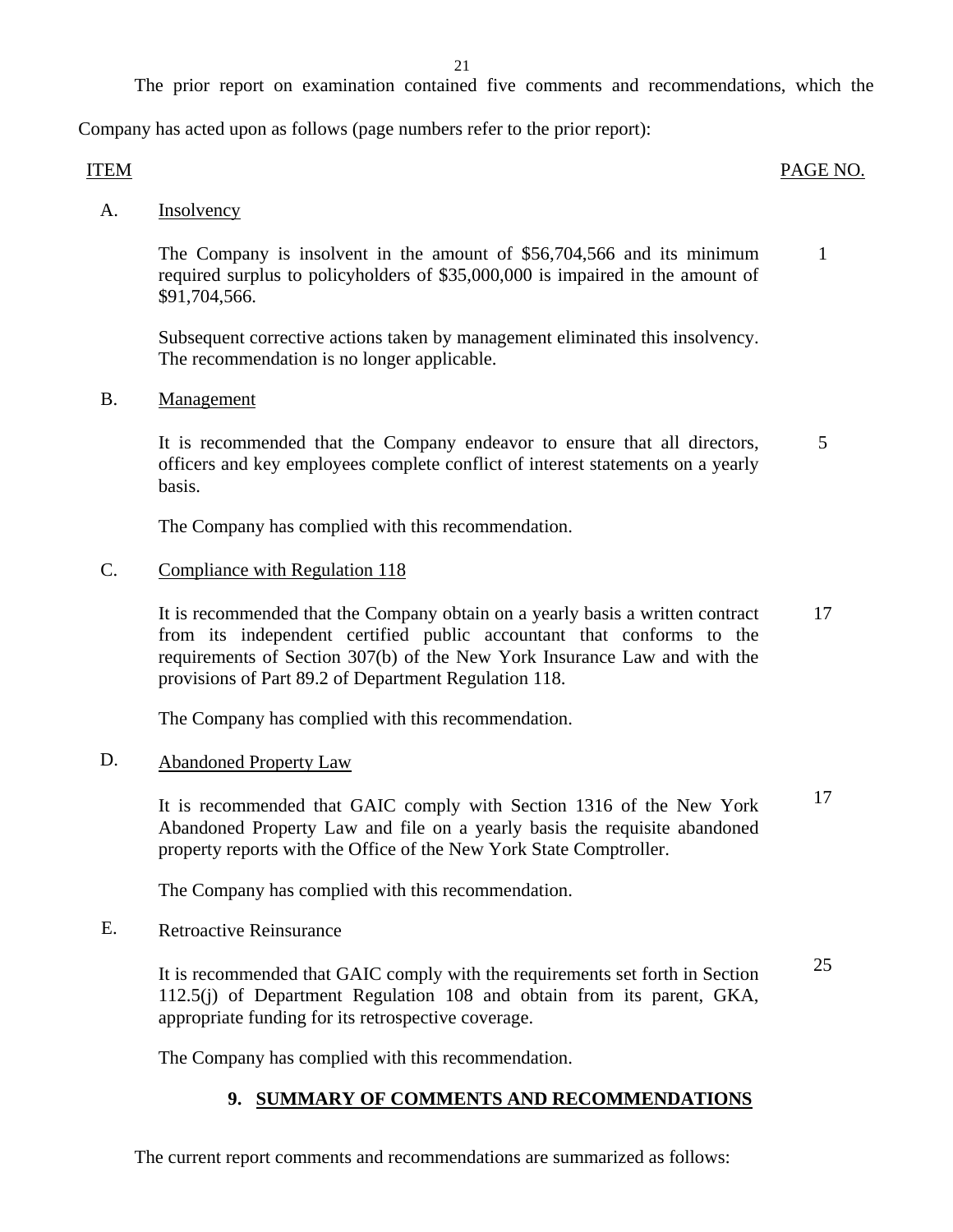## <span id="page-23-0"></span>A. Accounts and Records

# i. Information Systems Controls

14 It is recommended that the Company take appropriate action to implement corrective action regarding its IT system controls as noted in this report.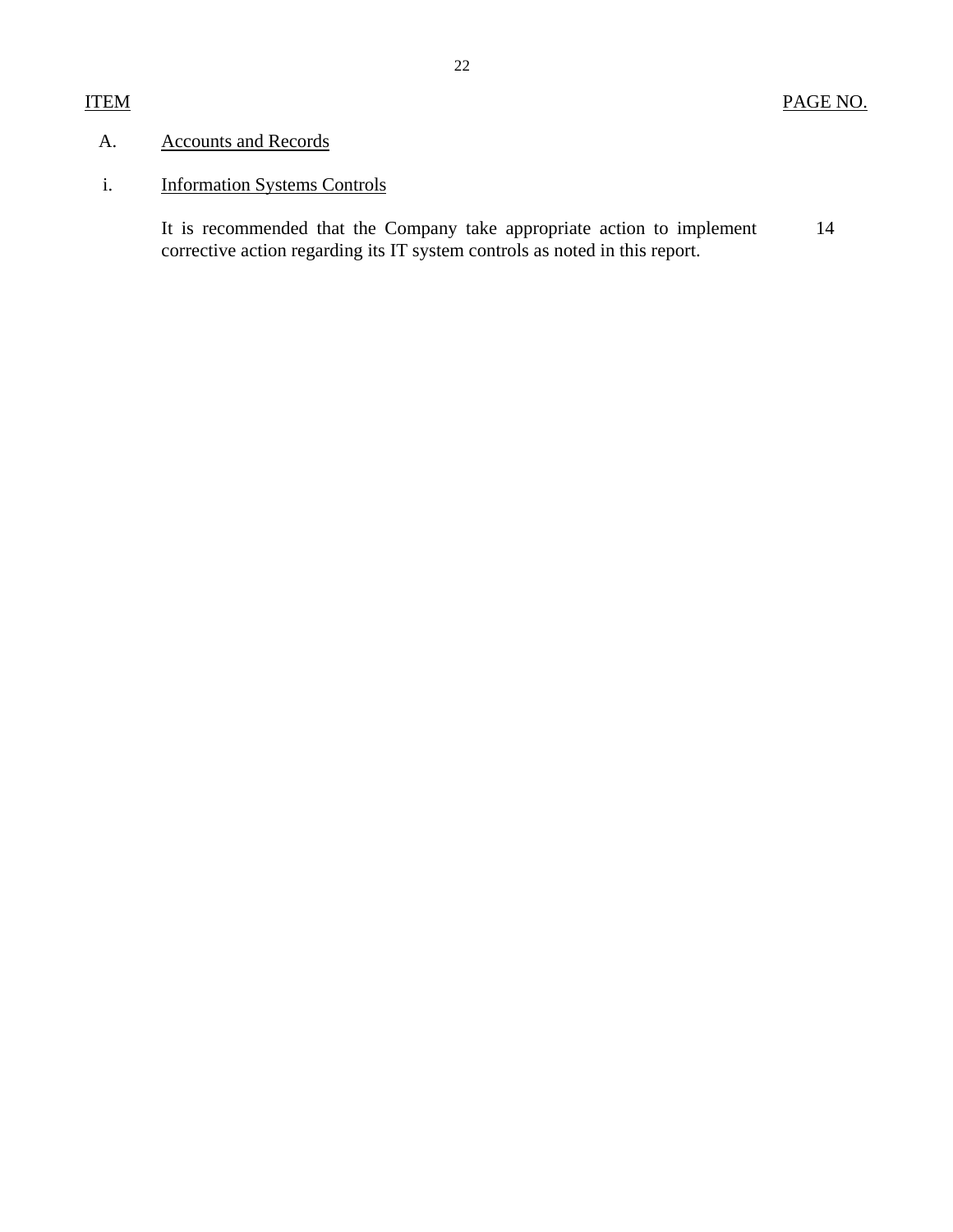Respectfully submitted,

 $\sqrt{S/2}$  Joesph A. Rome, CFE Examiner-in-Charge

STATE OF NEW YORK ) ) SS. ) COUNTY OF NEW YORK)

JOSEPH ROME, being duly sworn, deposes and says that the foregoing report submitted to by him is true to the best of his knowledge and belief.

 Joesph A. Rome, CFE  $\sqrt{S}/\sqrt{S}$ 

Subscribed and sworn to before me

this day of 2005.